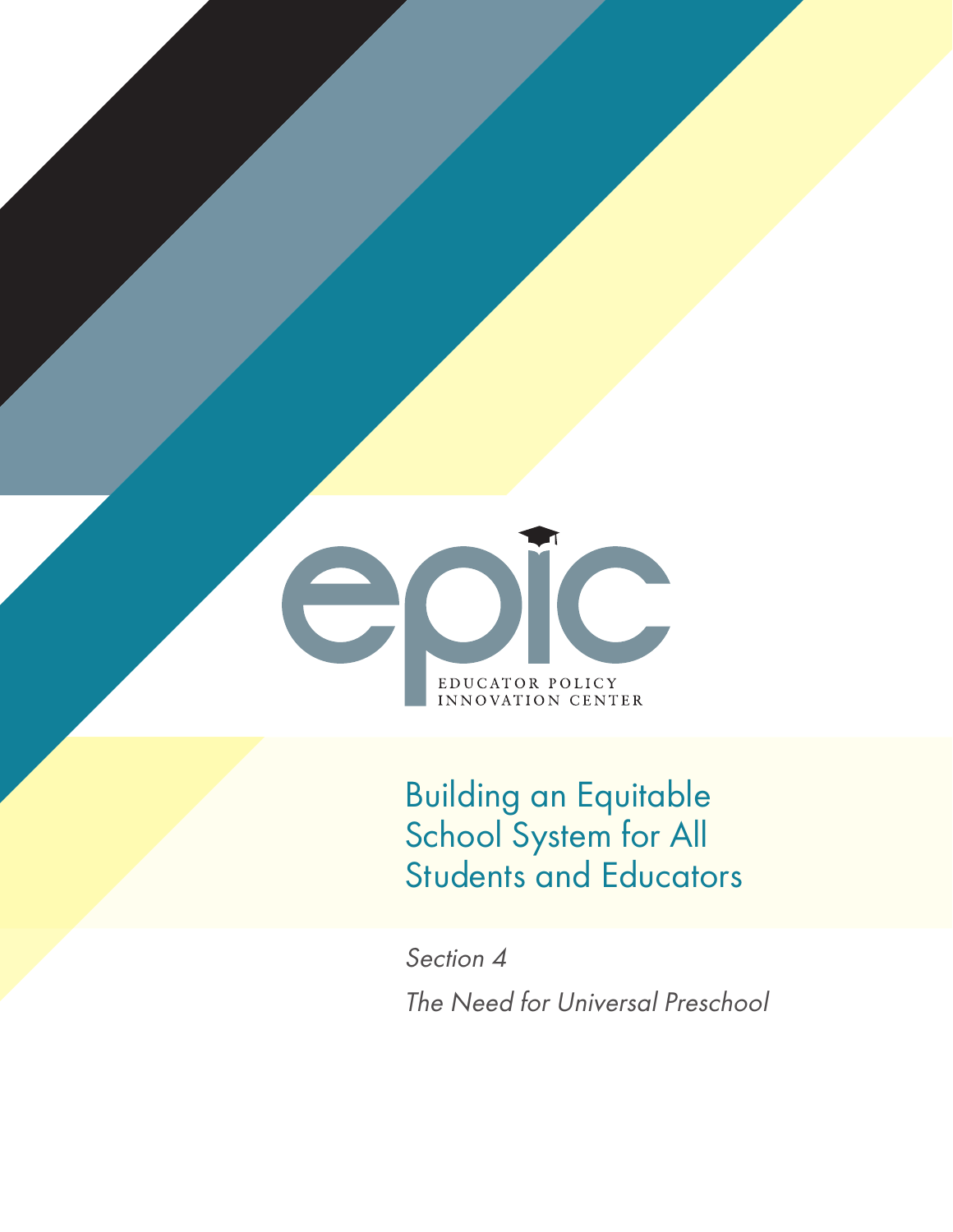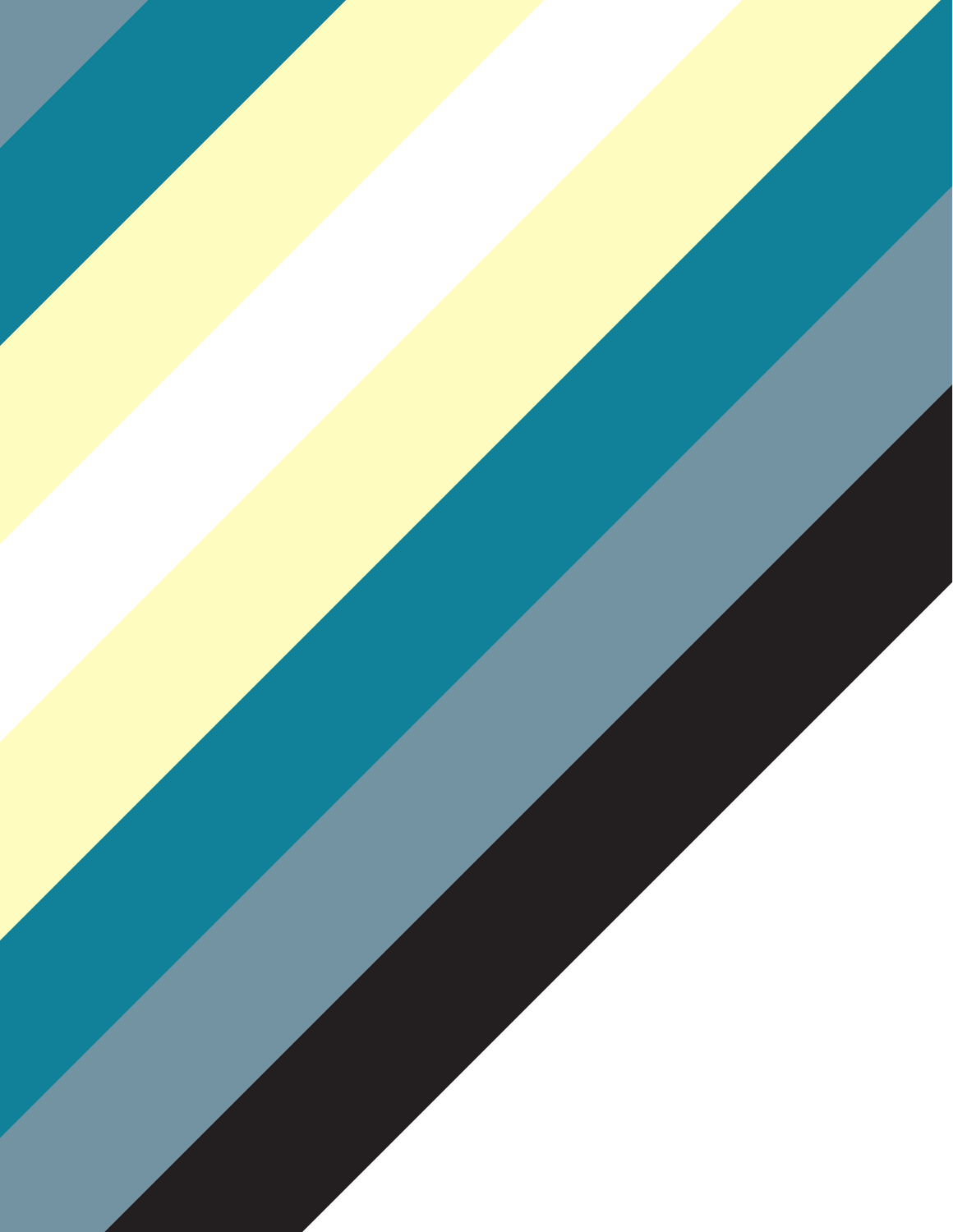# Table of contents

| Introduction, 3                                                                                                                                                             |  |
|-----------------------------------------------------------------------------------------------------------------------------------------------------------------------------|--|
|                                                                                                                                                                             |  |
|                                                                                                                                                                             |  |
|                                                                                                                                                                             |  |
|                                                                                                                                                                             |  |
|                                                                                                                                                                             |  |
|                                                                                                                                                                             |  |
| A Universal Prekindergarten Program Must be Run as a Public School Offering16                                                                                               |  |
| All Educators Must Use Curriculum That is Age-Appropriate and Aligned with the                                                                                              |  |
| Prekindergarten Class Sizes Must be Capped at 20 with Student-to-Staff Ratios                                                                                               |  |
| Quality, Universal Prekindergarten Must Include Family Outreach Services and                                                                                                |  |
| Quality, Universal Prekindergarten Must Include Administrators and Education Support<br>Professionals Trained in Age-Appropriate, Play-Based Education for Early Learners18 |  |
|                                                                                                                                                                             |  |
|                                                                                                                                                                             |  |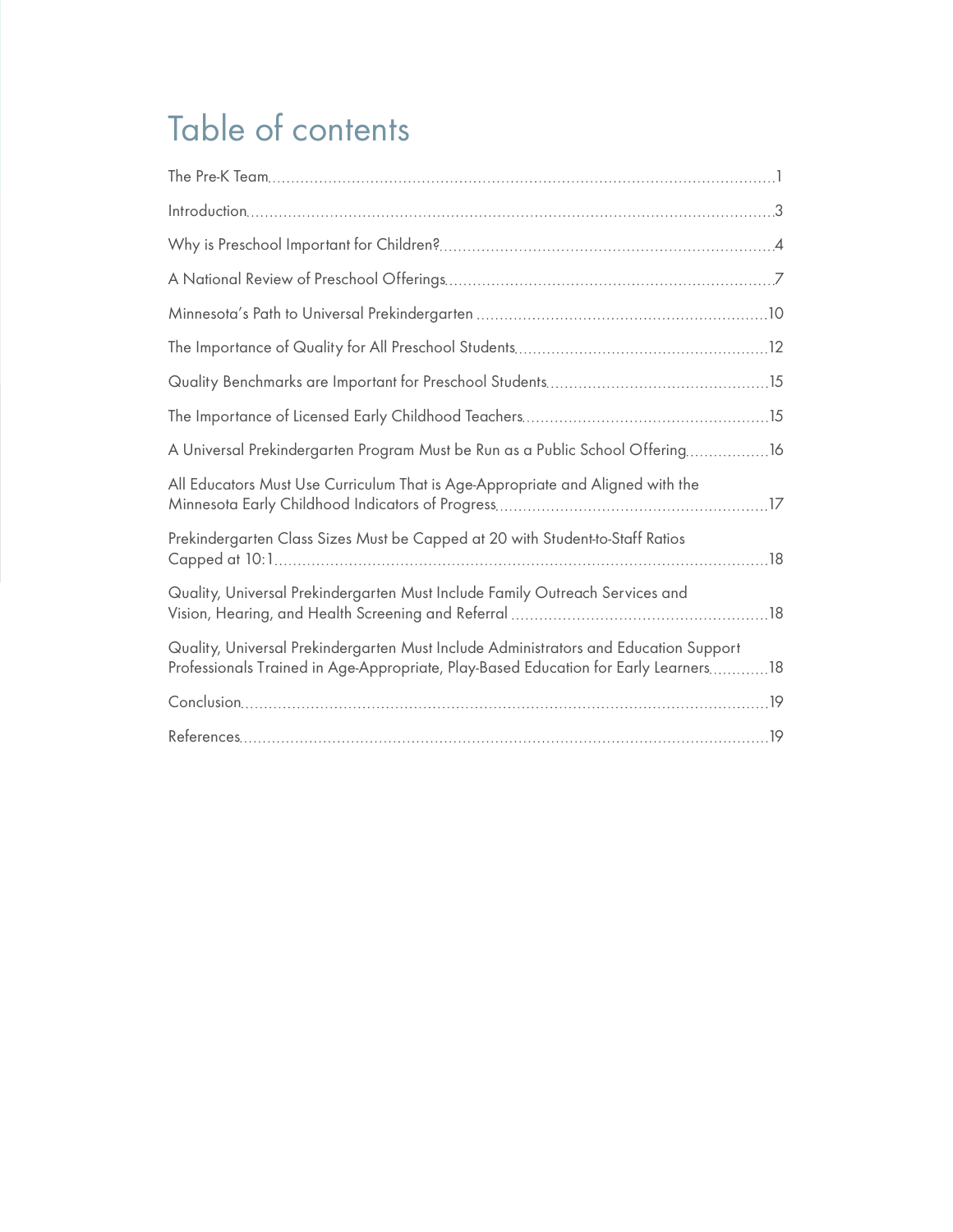### The Pre-K Team

**Becky Gamache** is an early childhood teacher for Duluth Preschool in Duluth Public

Schools. She holds a B.A. from the College of St. Scholastica in early childhood and elementary education and a M.A. in early childhood education from Concordia University, St. Paul. She has taught infant, toddler, preschool, parenting classes, and undergraduate courses. She has also facilitated early childhood trainings throughout the region. As a play advocate for over two decades, Becky believes young children learn best in

play-based environments that incorporate plenty of outdoor play. She is also a 2018 Nature Play award winner from the Duluth Nature Play Collaborative. In her free time, Becky enjoys cooking, reading, playing volleyball, and spending time with her husband and two daughters.

**Jody Jenstad** is a preschool teacher at Northland Community Schools. She graduated from

Bemidji State University in 2014 with a B.S. in pre-primary and elementary education. She was an ECFE/preschool paraprofessional for over 12 years before earning her degree. Jody lives in Walker, Minnesota with her two boys. She enjoys traveling to Texas and gardening for the Walker City Rock Garden.

**Jessica Row** is a preschool teacher in the Fridley Public School District. She holds a B.A. from the University of North Dakota, Grand Forks in early childhood and elementary education. Currently, she is pursuing a M.A. in K-12 education with an emphasis in International Baccalaureate from Bethel University. Jessica serves as the Fridley Community Center's representative on the union board at Fridley. In her spare time, she loves to travel, fish, cook, spend time with family and friends, and craft during the summer.



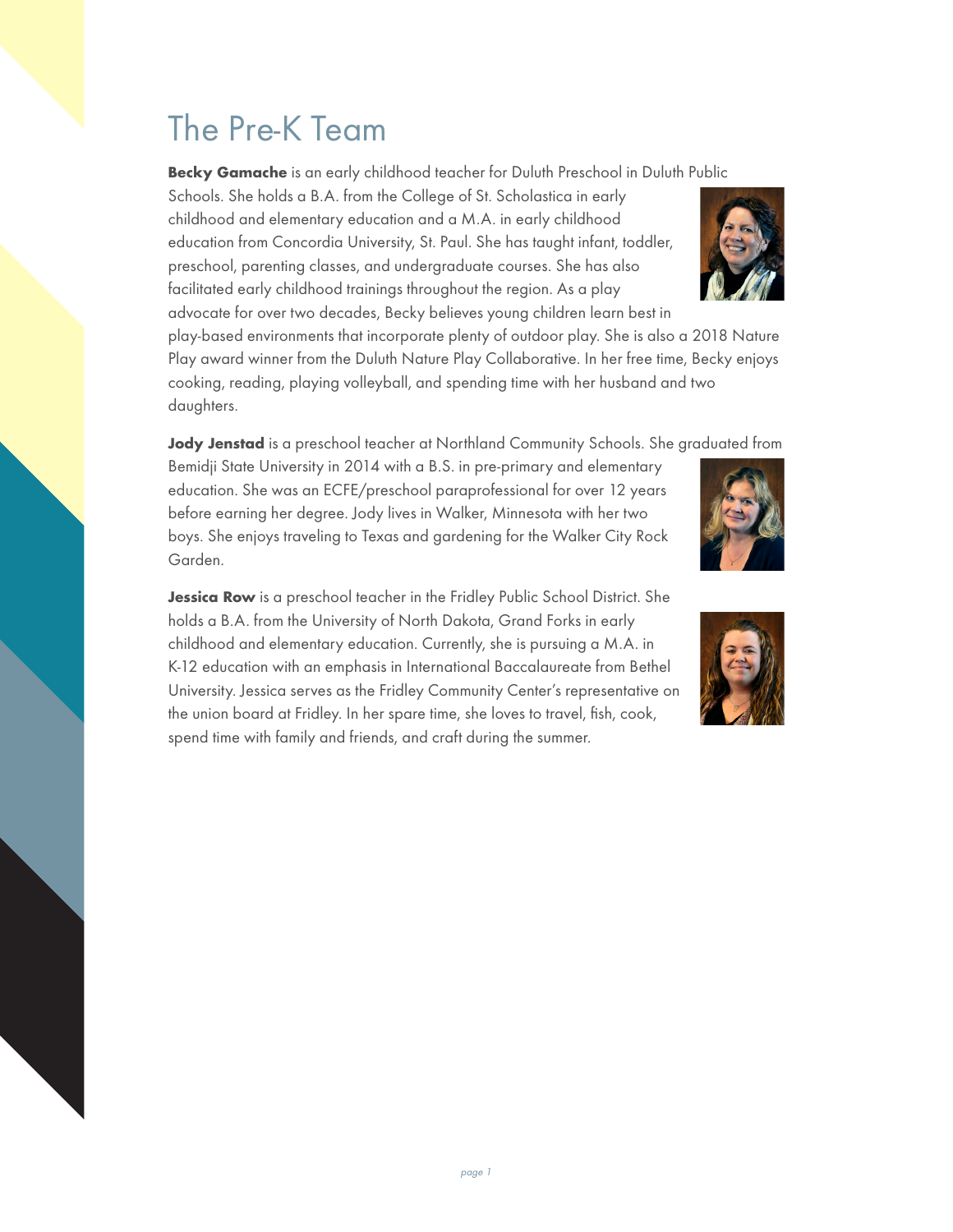**Marty Scofield** is an adult basic education teacher with the Minnesota Department of

Corrections at the Minnesota Correctional Facility in Lino Lakes. He holds a B.A. from Concordia College, Moorhead in Spanish education and holds an adult English as a second language (ESL) certificate from Hamline University. Marty is a member of the Diversity & Recruitment Committee with the Minnesota Department of Corrections. In addition, he currently serves on the Education Minnesota Governing Board. In his free time, Marty enjoys traveling, spending time with friends and family, and playing outdoor hockey.

**Kay Langer** is an early childhood educator in Rosemount-Apple Valley-Eagan Public

Schools. She is currently teaching four year olds. She holds a B.E.S. in early childhood education and a M.Ed. in teaching and learning from St. Mary's University, Winona. She is currently pursuing a certificate in early childhood leadership through the Saul Zaentz Early Education Initiative at Harvard Graduate School of Education. Kay is very passionate about researching the best practices for early learning and high quality environments for the

youngest learners. She advocates for play as the foundation for learning. Kay is a member/ writer of the district's four-year-old curriculum committee. She co-chaired the Elevating and Celebrating Excellence in Teachers and Teaching held in October 2018 at the Minnesota Children's Museum. At this convening, Kay and a colleague, presented on connecting standards with play and learning in a preschool environment. They will also present at the upcoming Minnesota Association for Family and Early Education conference in April 2019. Kay enjoys being the early childhood worksite representative for the local union and spending time with her two sons as well as reading, gardening, scrapbooking, biking, researching (especially about play), and taking classes to further her learning.



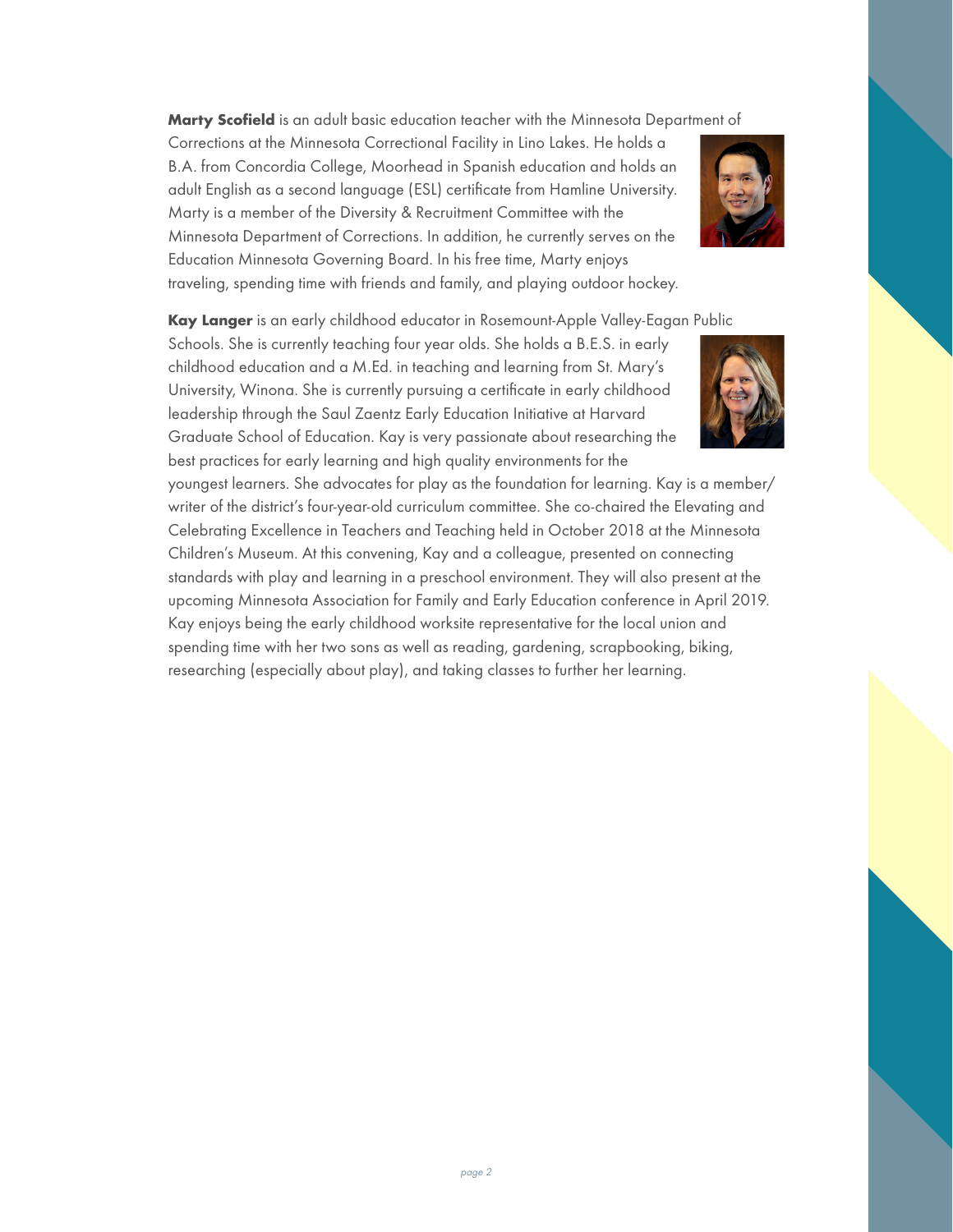### **Introduction**

**Given that the brain is more malleable prior to age 5 than in later years, early childhood education can enhance cognitive, social, and emotional skills that will prepare children for later learning.** 

In 2016, the Educator Policy Innovation Center (EPIC) produced a report on the need for universal preschool for all Minnesota 4-year-olds (Educator Policy Innovation Center, 2016). Since that time, academic research has deepened our understanding of the potential benefits of statewide preschool, and has offered some warnings about the dangers of providing inequitable preschool experiences for different demographics of students as well as of offering preschool education programs that fall short of best practices.

### **Providing universal access to high-quality pre-K should be a priority if Minnesota is serious about closing opportunity gaps.**

One thing has not changed since 2016, though. Minnesota still dramatically lags behind other states both in funding high-quality preschool for 4-year-olds and in participation in these programs. Providing universal access to high-quality pre-K should be a priority if Minnesota is serious about closing opportunity gaps. A \$500-600 million investment each legislative session would fully fund voluntary, half-day pre-K. This type of investment in highquality programs would reap between \$1 billion to \$3 billion in reward over time, according to multiple studies.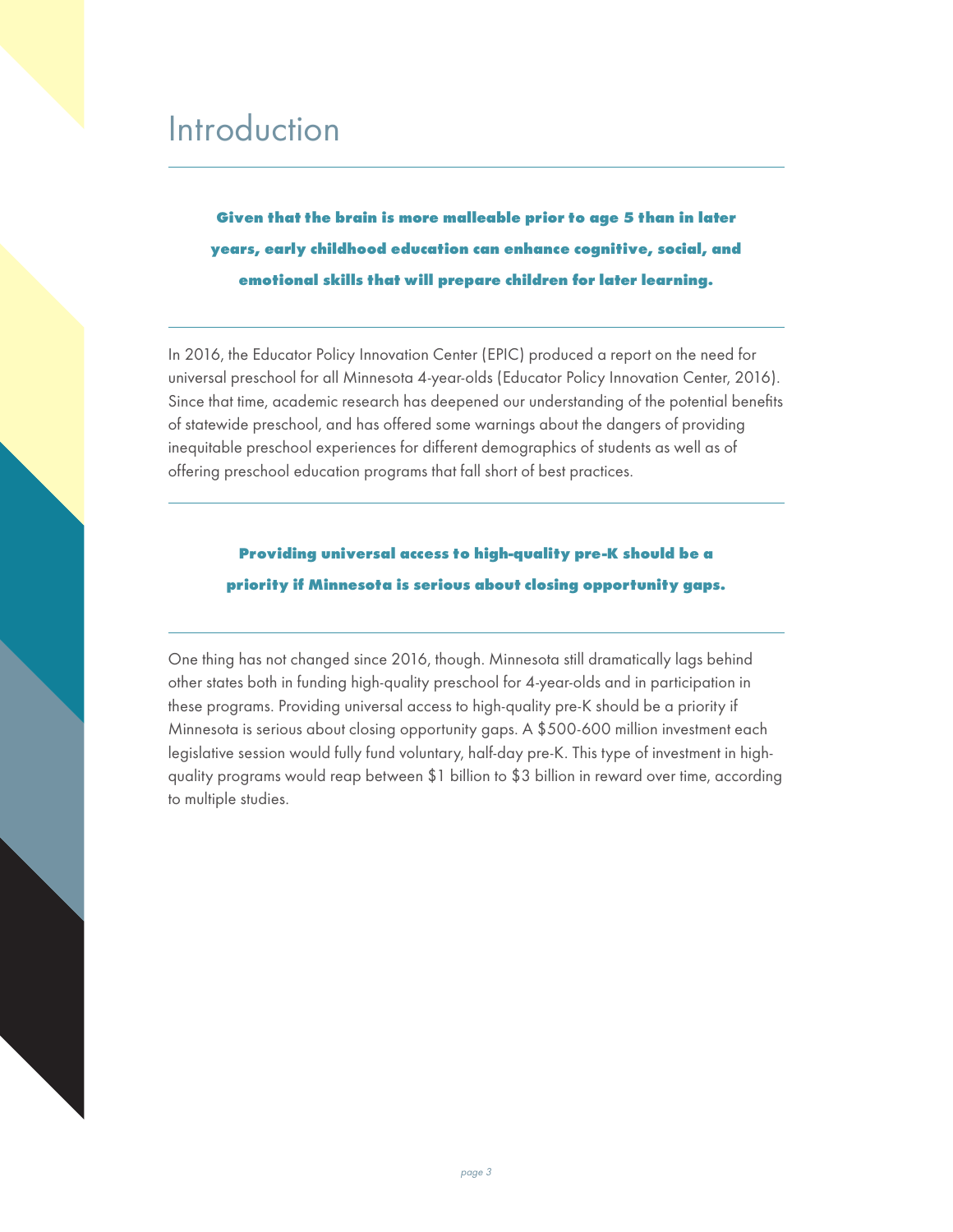# Why is Preschool Important for Children?

There is little question about the value of providing high-quality preschool education for children. There is a great deal of question about the value of providing less than high quality preschool for children. And, while Minnesota needs to make monumental strides toward far greater access to preschool education, we offer a serious caution about aiming just to get more kids into programs without paying serious attention to the quality of those programs.

Camilli et al., (2010) published a critically important meta-analysis of the extant literature on the benefits of preschool education. Their findings created the underpinnings for subsequent research on the benefits of preschool:

Consistent with the accrued research base on the effects of preschool education, significant effects were found in this study for children who attend a preschool program prior to entering kindergarten. Although the largest effect sizes were observed for cognitive outcomes, a preschool education was also found to impact children's social skills and school progress. Specific aspects of the treatments that positively correlated with gains included teacher-directed instruction and small-group instruction. (Camilli et al., 2010, p. 580)

Given that the brain is more malleable prior to age 5 than in later years, early childhood education can enhance cognitive, social, and emotional skills that will prepare children for later learning (Bartik, 2014). Nobel prize-winning economist James J. Heckman and Dimitriy Masterov have stated: "A large body of empirical work at the interface of neuroscience and social science has established that fundamental cognitive and non-cognitive skills are produced in the early years of childhood, long before children start kindergarten […]. Later remediation of early deficits is costly, and often prohibitively so" (Heckman & Masterov, 2007).

When researchers examined the short- and long-term benefits of high-quality preschool, they found substantial benefits:

- Up to a 30% reduction in the achievement and opportunity gaps
- Cognitive and social emotional benefits
- Higher reading and math performance
- •Improved achievement in kindergarten and first grade for English language learners
- Higher high school graduation rates
- •Lower rates of teen pregnancy
- •Higher lifetime income levels, and accompanying higher tax base
- More stable family lives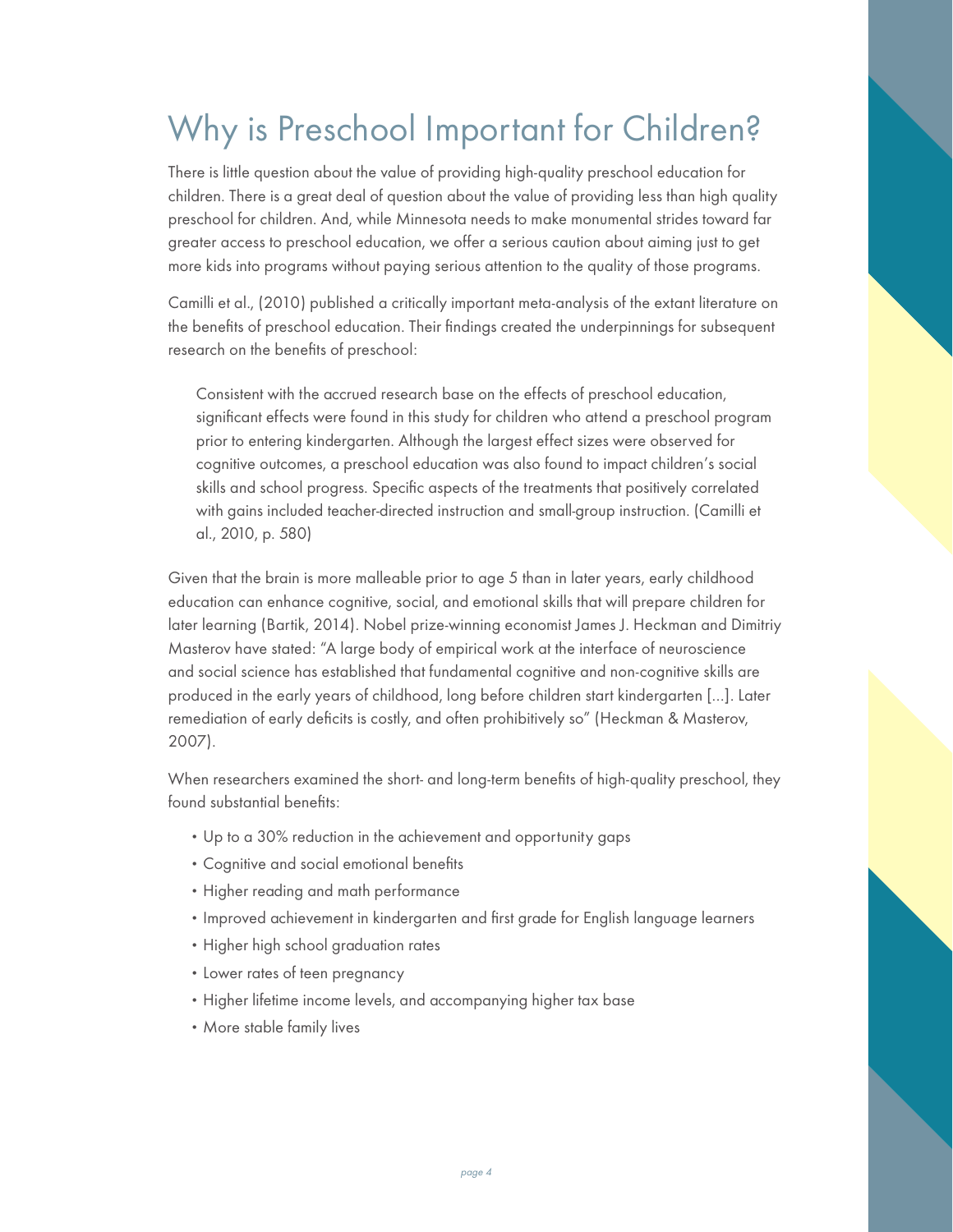One of the driving factors in the push for expansion of high-quality preschool programs nationwide is that our understanding of brain development is far more advanced than it was when the K-12 school system was designed. We now know that the first five years of life are the years during which most brain development occurs:

The foundations of brain architecture, and subsequent lifelong developmental potential, are laid down in a child's early years through a process that is exquisitely sensitive to external influence. Early experiences in the home, in other care settings, and in communities interact with genes to shape the developing nature and quality of the brain's architecture. The growth and then environmentally-based pruning of neuronal systems in the first years support a range of early skills, including cognitive (early language, literacy, math), social (theory of mind, empathy, prosocial), persistence, attention, and selfregulation and executive function skills (the voluntary control of attention and behavior). Later skills—in schooling and employment—build cumulatively upon these early skills. (Yoshikawa et al., 2013)

We know now what we did not know decades ago: Earlier-age educational interventions provide more child development benefits than once supposed.

**Investment in high-quality preschool more than pays for itself in the long run. Cost-benefit analyses have been conducted on a number of programs with the consistent result that investments in high-quality preschool yield large economic benefits for the communities in which those programs operate. In fact, the cost benefits for investment in preschool education are much greater than investments made later in the life of the child.**

Another driving factor in the push for expansion of high-quality preschool has to do with cost-benefit analyses. Much work has been done on the ecomonic impact of high-quality preschool, and that evidence points out that communities actually benefit from a high return on their investment. Investment in high-quality preschool more than pays for itself in the long run. Cost-benefit analyses have been conducted on a number of programs with the consistent result that investments in high-quality preschool yield large economic benefits for the communities in which those programs operate. In fact, the cost benefits for investment in preschool education are much greater than investments made later in the life of the child. As Heckman pointed out, "the economic return from early interventions is high, and the return from later interventions is lower. Remedial programs in the adolescent and young adult years are much more costly in producing the same level of skill attainment in adulthood" (Heckman, 2006).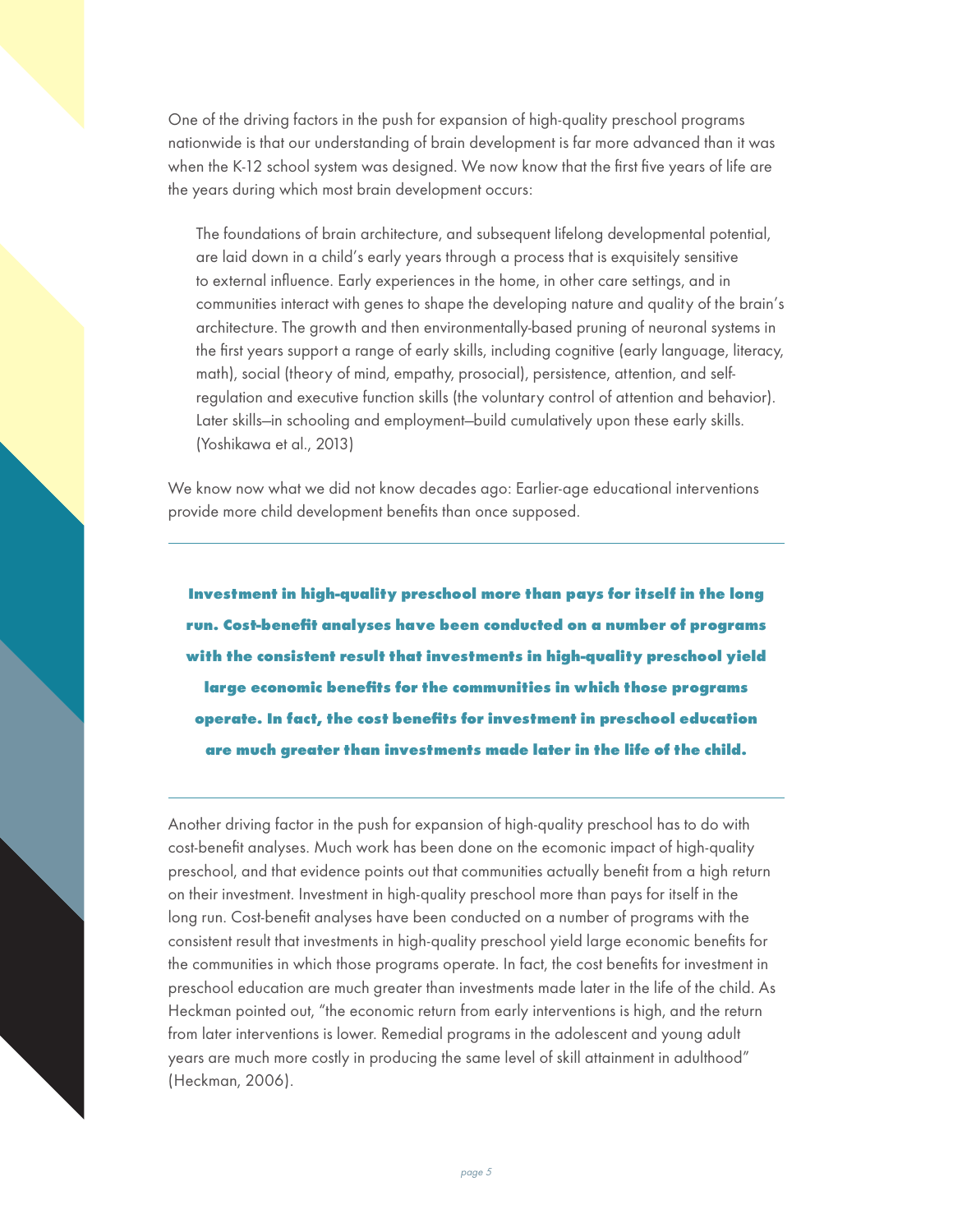As Bartik argued, before we look at specific cost-benefit ratios, it is important to understand a few points about what the numbers mean. Legislators and other stakeholders often seek simple ratios to use when advocating for the expansion of preschool programming. But it is not quite as simple as saying that there is, for example, a 7-to-1 or a 12-to-1 ratio of cost savings for all preschool programs.

Two factors must be taken into consideration before ratios make sense. First, we need to understand that the cost savings multiply over time as preschool participants age. It makes a difference whether we are asking how much communities save relative to their investments when the participants are 10 years old or when they are 40. When participants are 10, communities have saved some dollars because there are, for example, lower remediation and special education needs. When participants are 40, however, communities will have saved much more because in addition to the savings realized during the formal education process, they are also realizing savings due to decreases in criminality, dependence on social services and substance abuse services, and they have realized higher tax revenue due to increases in wages.

### **It is quite apparent that preschool programs that reflect best practices for benchmarks of high-quality do in fact lead to significant economic benefits.**

Second, we need to understand that not all preschool programs provide an equally enriching experience for their students, and the quality of the program matters a great deal if we are looking for a greater cost-benefit ratio. As Barnett and Masse (2007) and Heckman (2011) have stated, the quality of the programming has everything to do with its cost benefit (Barnett W. & Masse, 2007). Intensive, well-designed programs "have generated benefits 10 times greater than their costs whereas poorly designed programs may not even return their costs" (Heckman J. J., 2011). We must remember the pitfalls of large-scale, low-quality preschool programs, such as Tennessee's Voluntary Preschool program, which is yielding no measurable benefit. It is simply not honest to say that any universal, voluntary preschool program will lead to dramatic economic savings for Minnesota. It is quite apparent that preschool programs that reflect best practices for benchmarks of high-quality do in fact lead to significant economic benefits. Essential components of high-quality preschool programs are discussed later in this paper, but it is important to note here that great economic benefits to the public are realized only when we look at high-quality programs.

In addition to the money saved by investing in interventions earlier rather than later in a child's life, communities with high-quality preschool programs reap further economic rewards. Communities that invest in high-quality preschool realize higher tax revenues, and lower costs related to crime, welfare dependance, and substance abuse. However, we need to understand that not all preschool programs provide an equally enriching experience for their students, and the quality of the program matters a great deal if we are looking for a greater cost-benefit ratio: "A large body of data from economics, biology, and psychology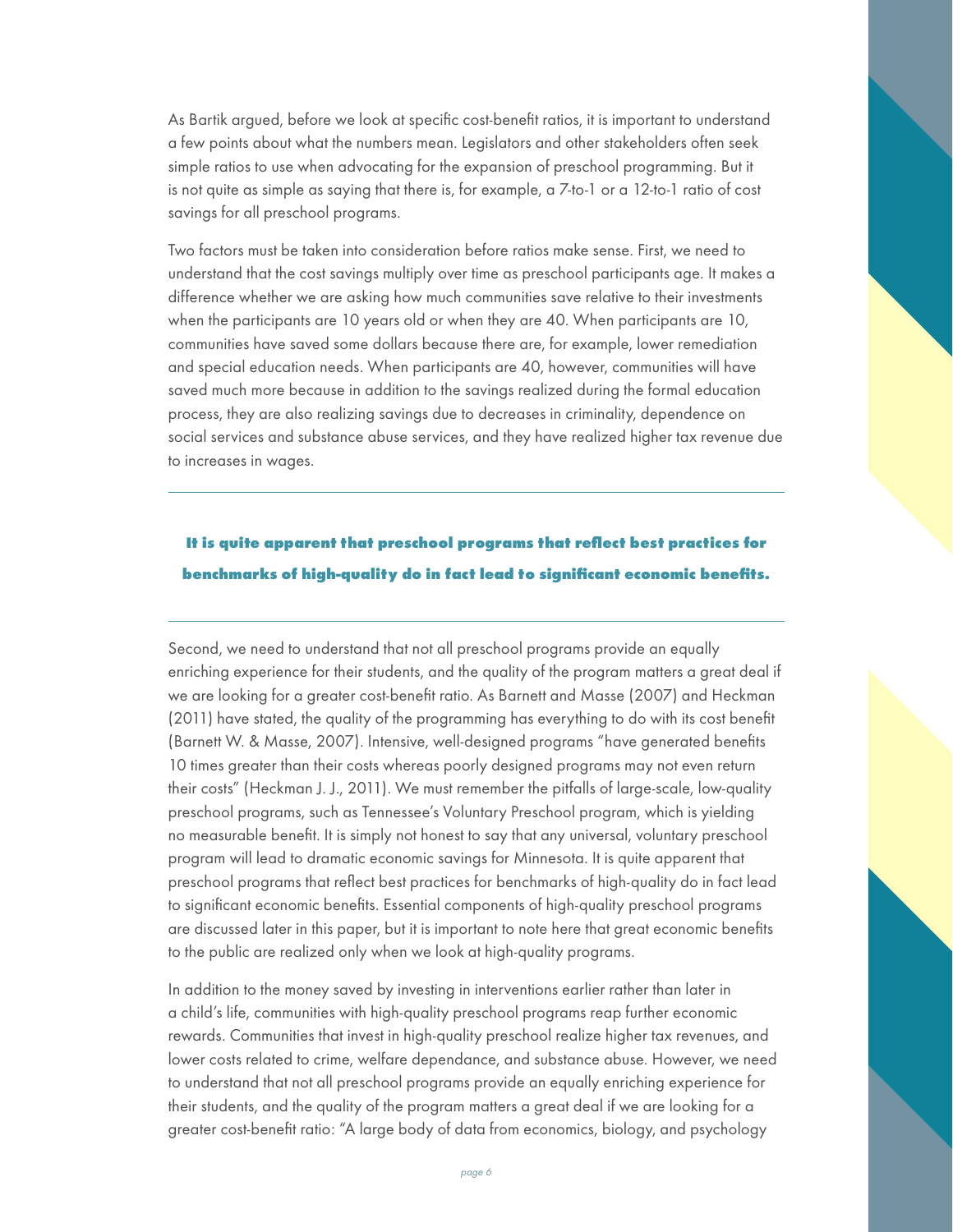shows that educational equity is more than a social justice imperative; it is an economic imperative that has far-reaching implications for the nation. Taking a hard look at the economic value of efforts to create human capital helps people see where best to invest their resources in education to achieve its ideal—equalizing opportunity to build greater and enduring value for all" (Heckman J. J., 2011).

For more information on the benefits of high-quality preschool, see The Best Start for Students: Why Minnesota Needs Universal pre-K (Educator Policy Innovation Center, 2016), "Meta-Analysis of the Effects of Early Education Interventions on Cognitive and Social Development," (Camilli et al., 2010), "Why Preschool is Critical to Closing the Achievement Gap" (Frede & Barnett, 2011), and Investing in our Future: The Evidence Base on Preschool Education (Yoshikawa et al., 2013).

# A National Review of Preschool Offerings

The National Institute for Early Education Research (NIEER) publishes a summary of each state's work to create better access to state-funded preschool education. NIEER's The State of Preschool 2017 reported the states' overall spending on preschool, each states' per-pupil spending on preschool, the percent of 3-year-olds and 4-year-olds served, and the number of high-quality characteristics of preschool programming that each state commits to in their programming.

NIEER has been tracking this data since 2002, and they note that despite the overwhelming evidence that high-quality preschool is critical for young children, progress at the state level "has been uneven" (National Institute for Early Education Research, 2018, p. 5). Four states "served a smaller percentage of 4-year-olds in 2017 than they did in 2002. And 19 states, including seven with no state-funded preschool program, enroll less than 10 percent of 4-year-olds in state funded preschool" (National Institute for Early Education Research, 2018, p. 5). Minnesota ranks 37th among all states in terms of the percent of 4-year-olds enrolled in state-funded preschool. That includes six states that offer no such programming at all.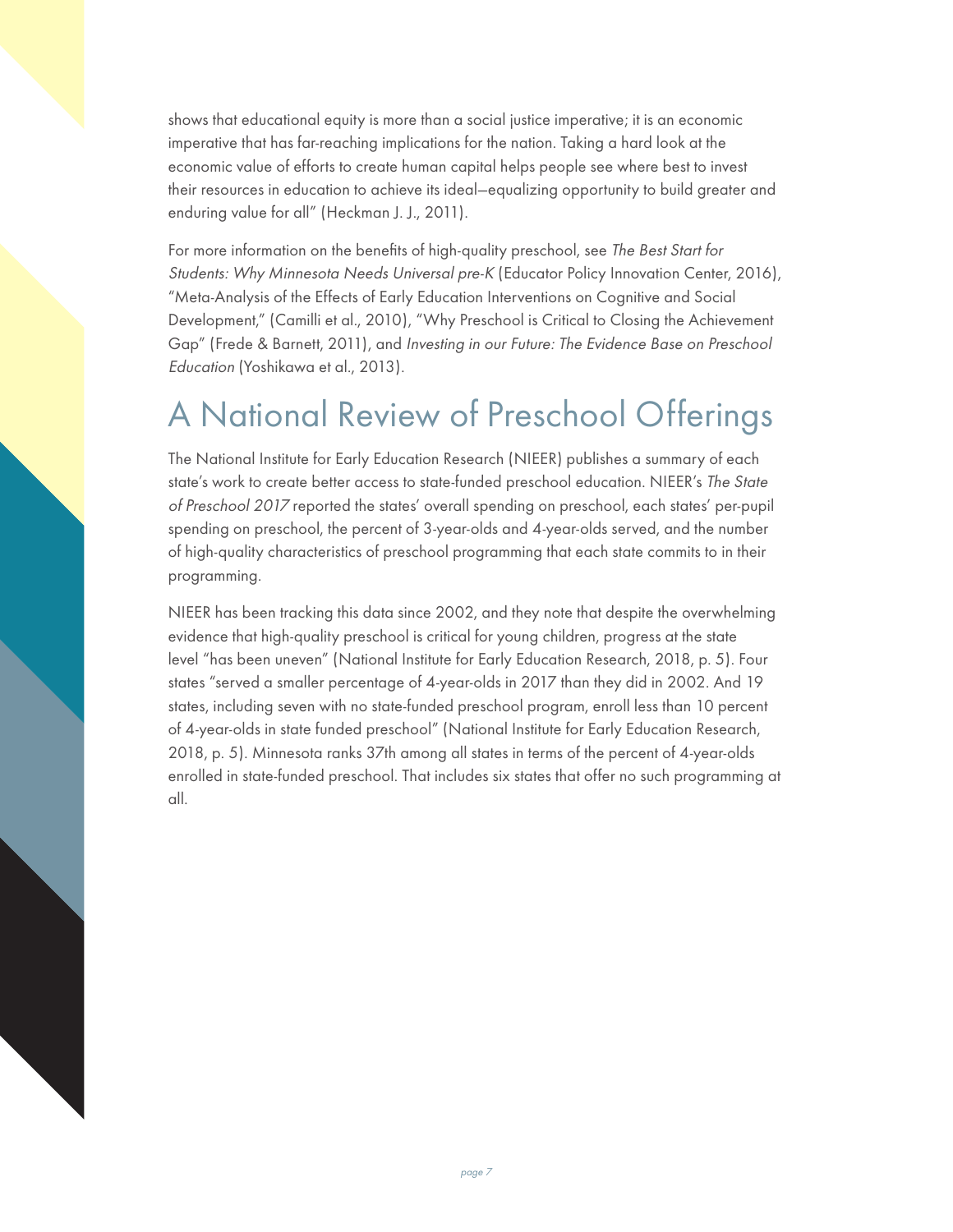### GRAPH 4.1: NATIONAL FIGURES ON PRESCHOOL ENROLLMENT

Percent of 4-year-olds enrolled in state preschool



Graph reproduced from National Institute for Early Education Research, 2018.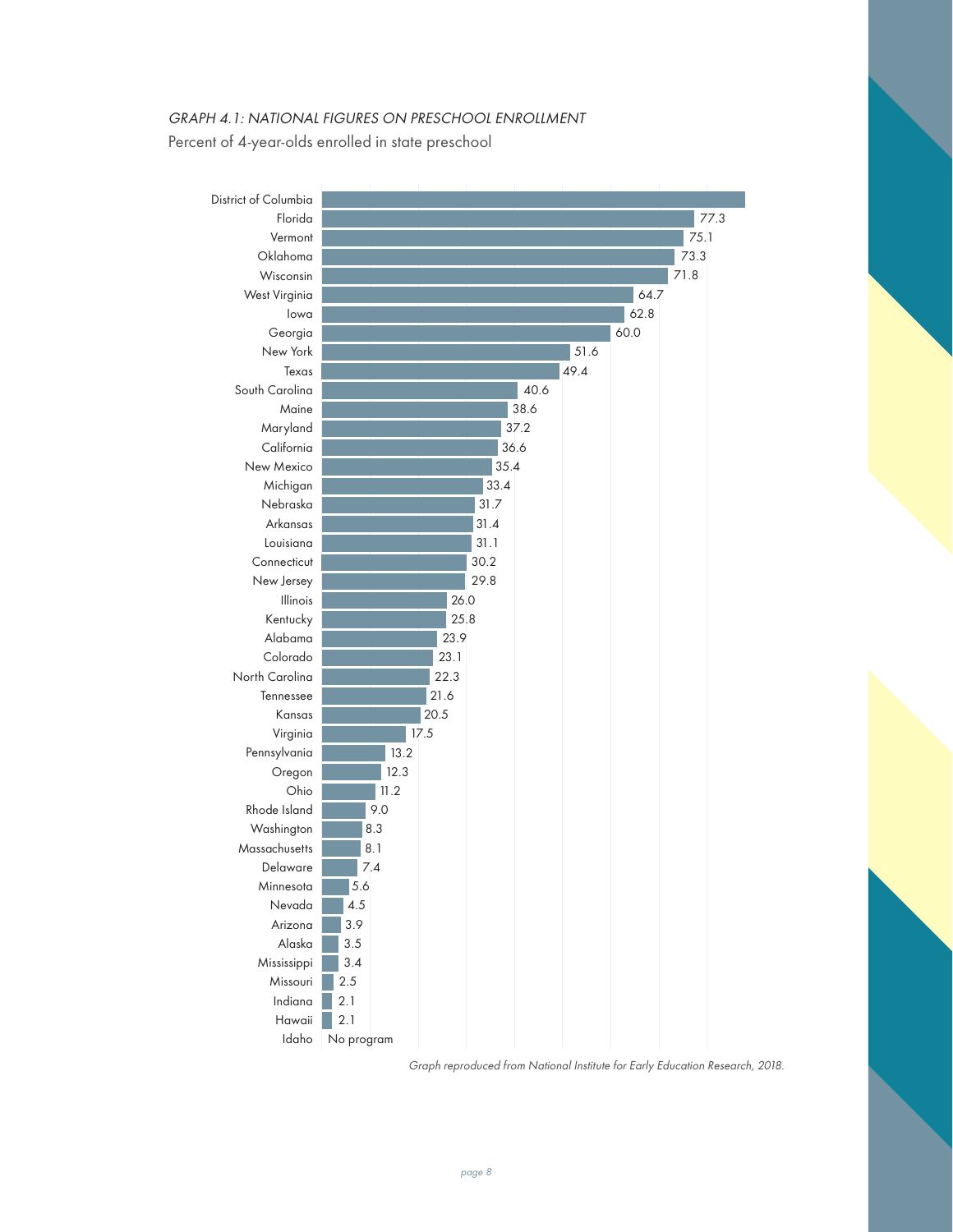In addition, between 2002-2018, states increased their overall spending on state-funded preschool, but actually decreased their per-pupil spending: "In 2002, states spent an average of \$3,458 per child, the equivalent of \$5,395 in 2017 dollars. In 2017, average state preschool spending per child was \$5,008, a substantial decrease in real dollars (National Institute for Early Education Research, 2018, p. 6). A decrease in per-pupil funding is significant, because that dollar amount is tied directly to program quality, and program quality has everything to do with the potential benefits of any given program for its students and for its communities. Inequity in terms of state spending per pupil has grown dramatically over this time period, with one state, New Jersey, spending "more than \$12,000 per child, and seven states [spending] at least \$7,000 per child […]. At the same time, seven states now spend less than \$3,000 per child" (National Institute for Early Education Research, 2018, p. 122).

It is critical to note that a given state's per-pupil funding amount is only a powerful an indicator of progress if the number of children being served is high. There are states with broad reach but low-quality programs, and there are states with a very small reach but higher-quality programs.

### **We have "better evidence for the effectiveness of early childhood education than for almost any other educational intervention" (Bartik, 2014).**

An overview of states' efforts at meeting the needs of young learners without spending sufficient money to do that equitably or well should be put into the appropriate context. Some opponents of expanding state-funded preschool will attempt to block expansion of existing programs, the development of new ones, or the improvement of existing programs, claiming that the costs are simply too high. And the costs are high.

But there are two critical considerations to keep in mind. First, we now know more about brain development and how early the achievement gap can be measured. Second, we know that investment in early education leads to cost savings in the long run.

Given what we now know about the importance of the first five years of life for lifelong development and given the cost-benefit data available, it is both ethically and fiscally irresponsible not to radically alter our public school system to reflect this knowledge. In fact, given how dynamic brain development is in these early years and given the exponentially higher costs of later interventions, one could argue that is is more damaging to fail to provide high quality and age-appropriate education to our youngest learners than it would be to stop offering sixth grade. We have "better evidence for the effectiveness of early childhood education than for almost any other educational intervention" (Bartik, 2014).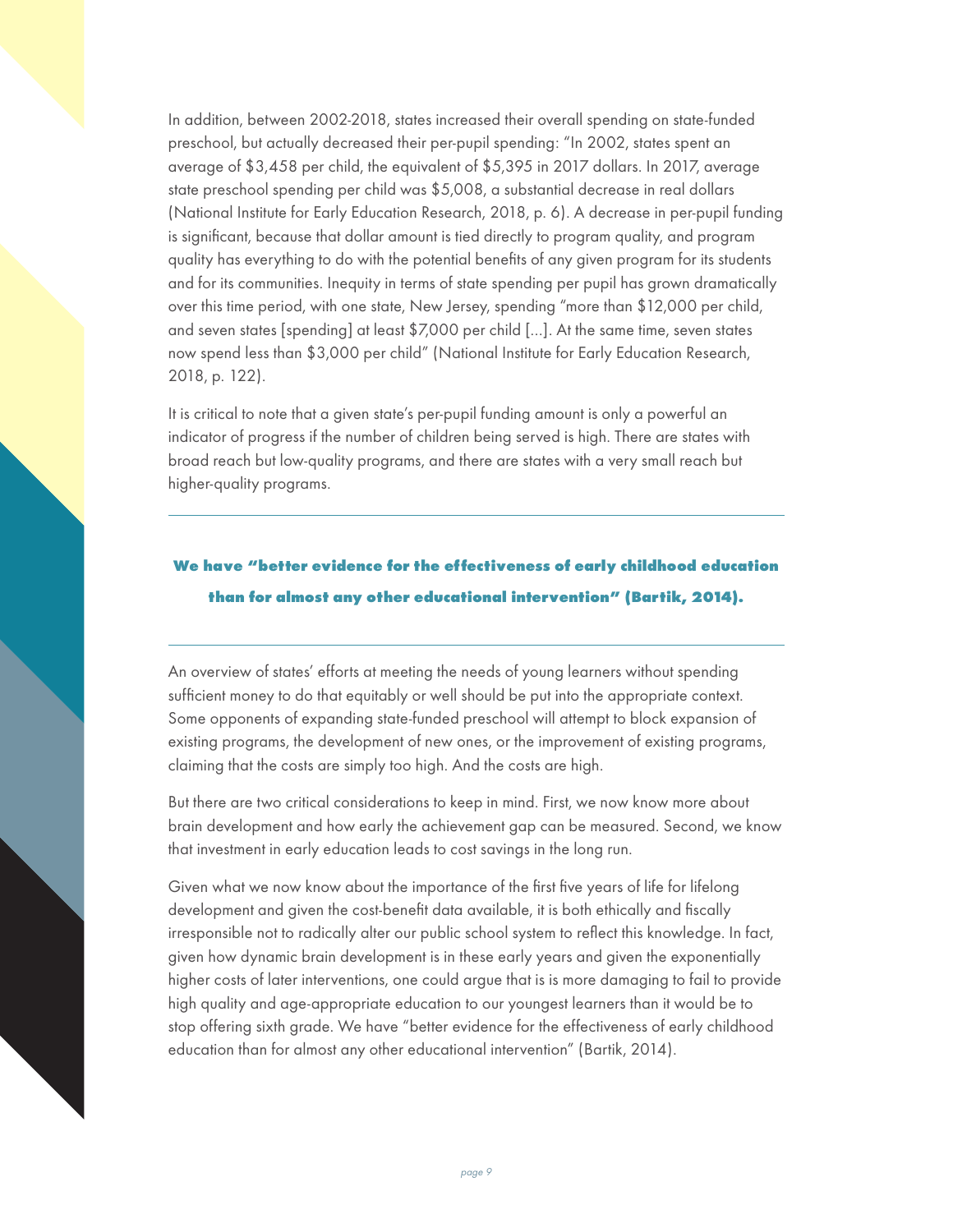### Minnesota's Path to Universal Prekindergarten

Minnesota's progress has been slow, and its progress has largely been made by expanding reach without regard to quality, consistency, or equity. The percentage of 4-year-olds enrolled in our state's state-funded preschool programs has risen from 1% in 2002 to 6% in 2017 (National Institute for Early Education Research, 2018, p. 105), and is marginally higher now. The jump from 1-2% of 4-year-olds who were accessing state-funded preschool from 2002 through 2016 to 6% in 2017 reflects the jump in access made possible by the voluntary preschool program that Gov. Mark Dayton signed into law in 2016. In the 2016- 2017 school year, Minnesota's voluntary preschool program enrolled 4,603 students, and currently, in the 2018-2019 school year, it enrolls 7,106 children (Minnesota Department of Education, Voluntary, 2018). These programs are offered in 128 school districts and charter schools at 233 sites across the state (Minnesota Department of Education, Voluntary, 2018). As of 2017, Minnesota ranked 37th in the nation in the percentage of 4-year-olds who were enrolled in state-funded preschool. Over that same time span, our state's per-pupil funding dropped from \$9,298 in 2002 to \$6,296 in 2017 (National Institute for Early Education Research, 2018, p. 106).



GRAPH 4.2: PERCENT OF MN STATE POPULATION ENROLLED IN MN VOLUNTARY PRESCHOOL

Graph produced with data from (National Institute for Early Education Research, 2018, p. 105).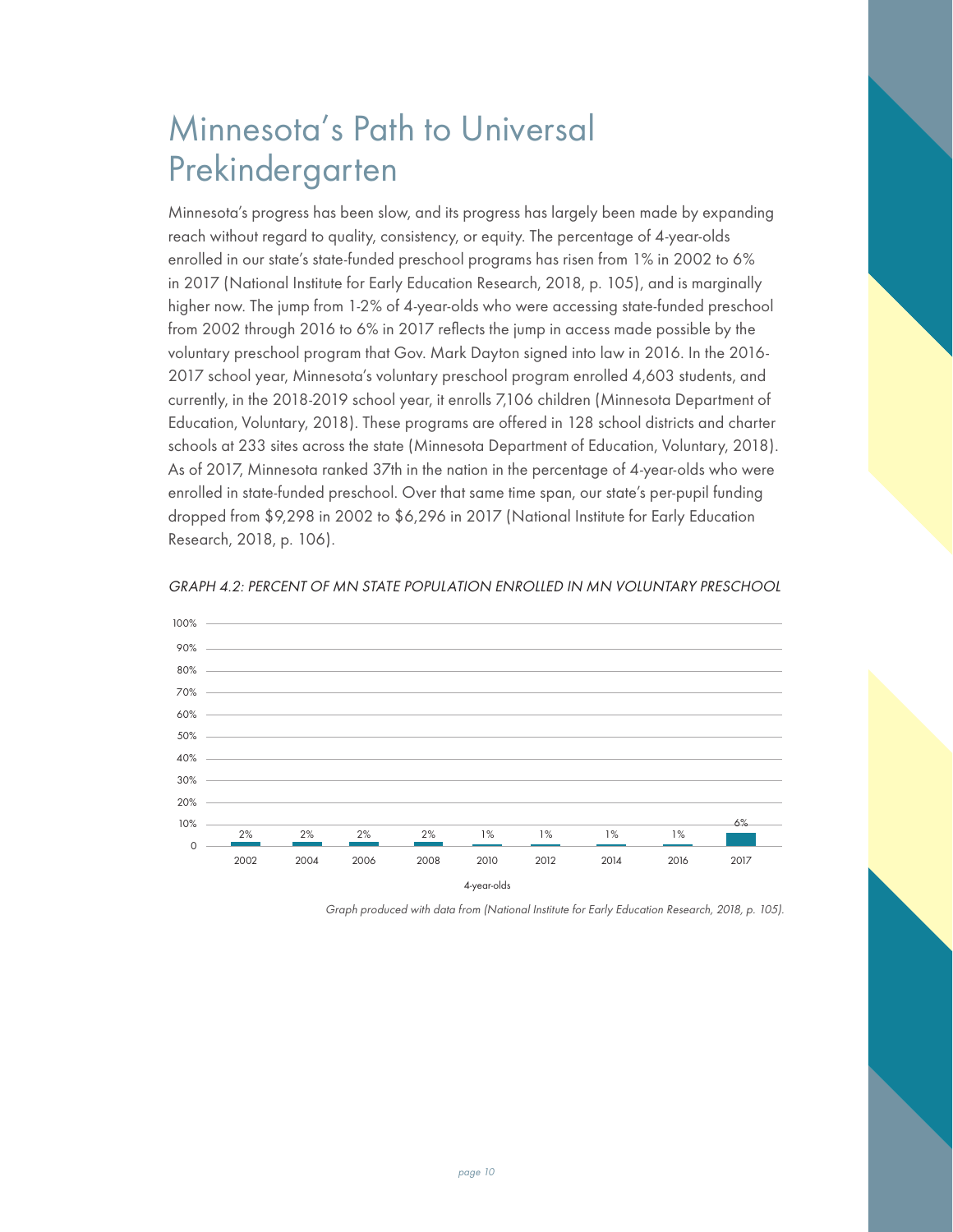

#### GRAPH 4.3: MN STATE SPENDING PER CHILD ENROLLED IN VOLUNTARY PRESCHOOL

Graph reproduced with data from (National Institute for Early Education Research, 2018, p. 106).

Not included in the numbers cited in Graphs 4.2 and 4.3 are the students served by or the dollars spent on Minnesota's Early Learning Scholarship program, a voucher-styled program that provides scholarships to eligible families who can then use that money at any child care program that receives a 3-star or 4-star Parent Aware rating.

Minnesota's state-funded early learning programs lag far behind most other states and even further behind evidence-based best practices. Minnesota enrolls 7,106 4-year-olds in voluntary preschool and offers early learning scholarships to 12,101 more to attend a great variety of child care programs, some of which are high-quality, some of which are not. In Minnesota, currently 161,000 children live in poverty, in households with a combined income of \$24,339 or less for a family of four, and 64,971 of those children are under the age of 6 (National Center for Children in Poverty, 2018). If we consider the category of lowincome families, which are defined as those with a total income of less than \$48,678 for a family of four, the numbers grow larger. In Minnesota, 400,203 children, 32% of our state's children, live in low-income families, and 145,595 of those are under the age of 6 (National Center for Children in Poverty, 2018). Minnesota is home to roughly 76,000 4-year-olds. We have state-funded preschool opportunities, even if we include the early learning scholarships, which can be used for widely varying types of programs, for 19,207 of them.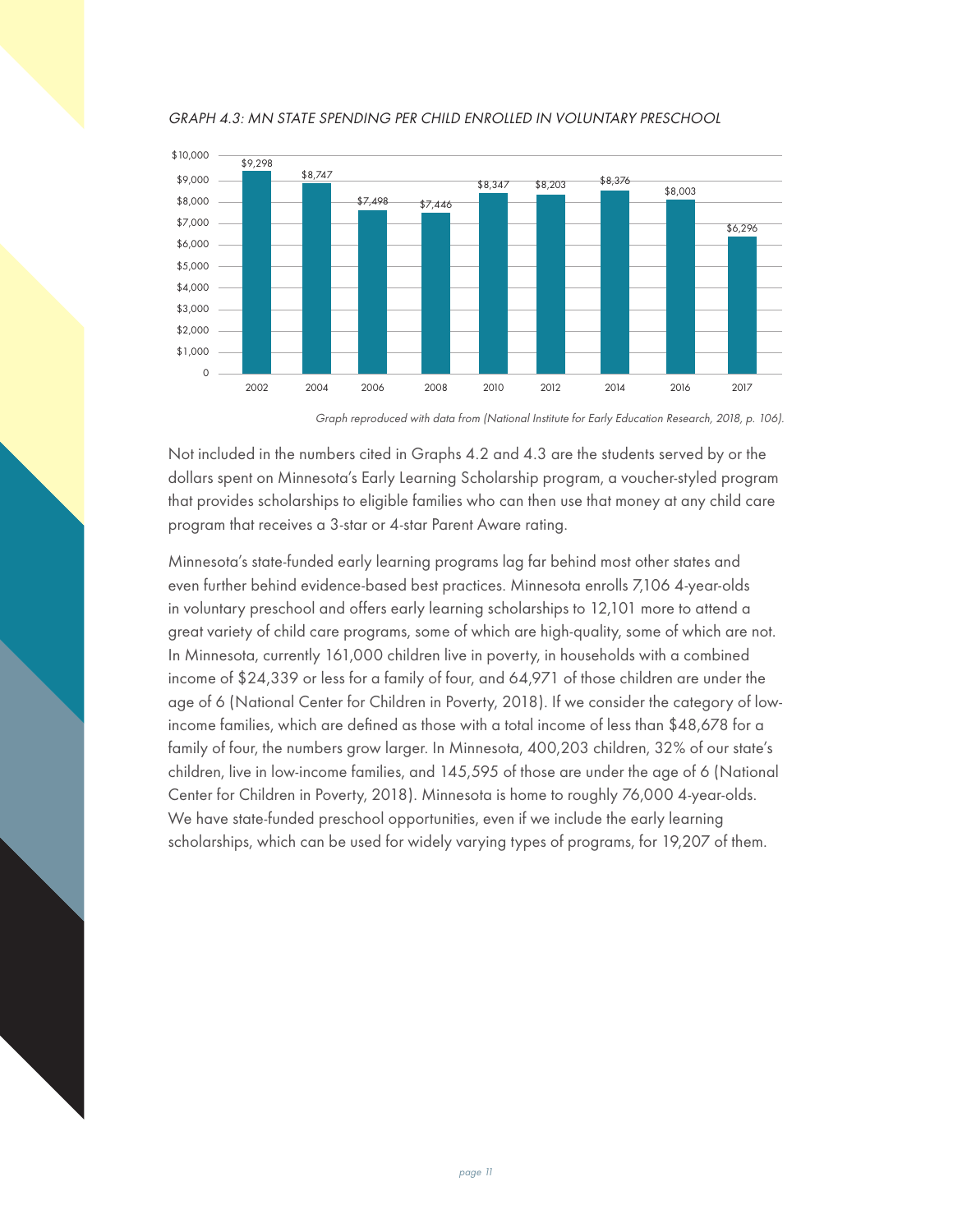### The Importance of Quality for All Preschool Students

Stakeholders interested in barring states' attempts at moving toward universal preschool programs available to all children often point to research that finds that some state-funded programs fail to yield the hoped-for results. As discussed in EPIC's 2016 paper on universal preschool, this kind of maneuvering might be politically advantageous for some adults, but it is neither honest nor in the best interest of children (Educator Policy Innovation Center, 2016). There are state-funded preschool programs that fail to meet quality benchmarks, and those programs fail to deliver the results shown to be possible with higher-quality programming.

A common example of this problem is Tennessee's state-funded preschool program. Two studies have now shown Tennessee's preschool program to be ineffective, such that researchers cannot identify substantial benefits to the group of students who had access to the program when they are compared to those who did not. An early study of Tennessee's program caused one writer in the Wall Street Journal to declare the program's outcomes to be "devastating for advocates of the expansion of state preschool programs" (Lipsey, 2013). But, as W. Steven Barnett of the National Institute for Early Education Research has explained, if your program isn't very good, you can't expect it to have long-term impact on kids. What Tennessee's program should teach us isn't that we should not heed the research that shows the potential benefits of preschool for all of our children; it's that we should heed the warnings offered by programs that have cut corners in an effort to keep costs down. Compromising quality by failing to put quality benchmarks and standards in place system wide or by underfunding a program leads very quickly to a system that fails (Educator Policy Innovation Center, 2016).

Minnesota's early learning scholarships fail to meet commonly adopted and research-based benchmarks for high-quality programming. Scholarships can be used at any center that has a high rating on Minnesota's Parent Aware system. The Parent Aware system identifies some "best practices," though they in no way align with best practices identified by the nation's most successful preschool programs. And even among those practices that are identified in the Parent Aware system, a center can get the highest possible rating, a 4-star rating, by just meeting some of those "best practices." For example, one of the best practices identified in the Parent Aware system is that a center "responds to unique cultural customs and needs of children and families." That's not a requirement for a 4-star rating. It is an option. We know that culturally relevant practice cannot be optional if Minnesota wants to close opportunity gaps, yet the current Parent Aware system does not require it. Another is that the center "has highly-qualified and trained leadership staff, teachers, and providers." Again, that's not a requirement.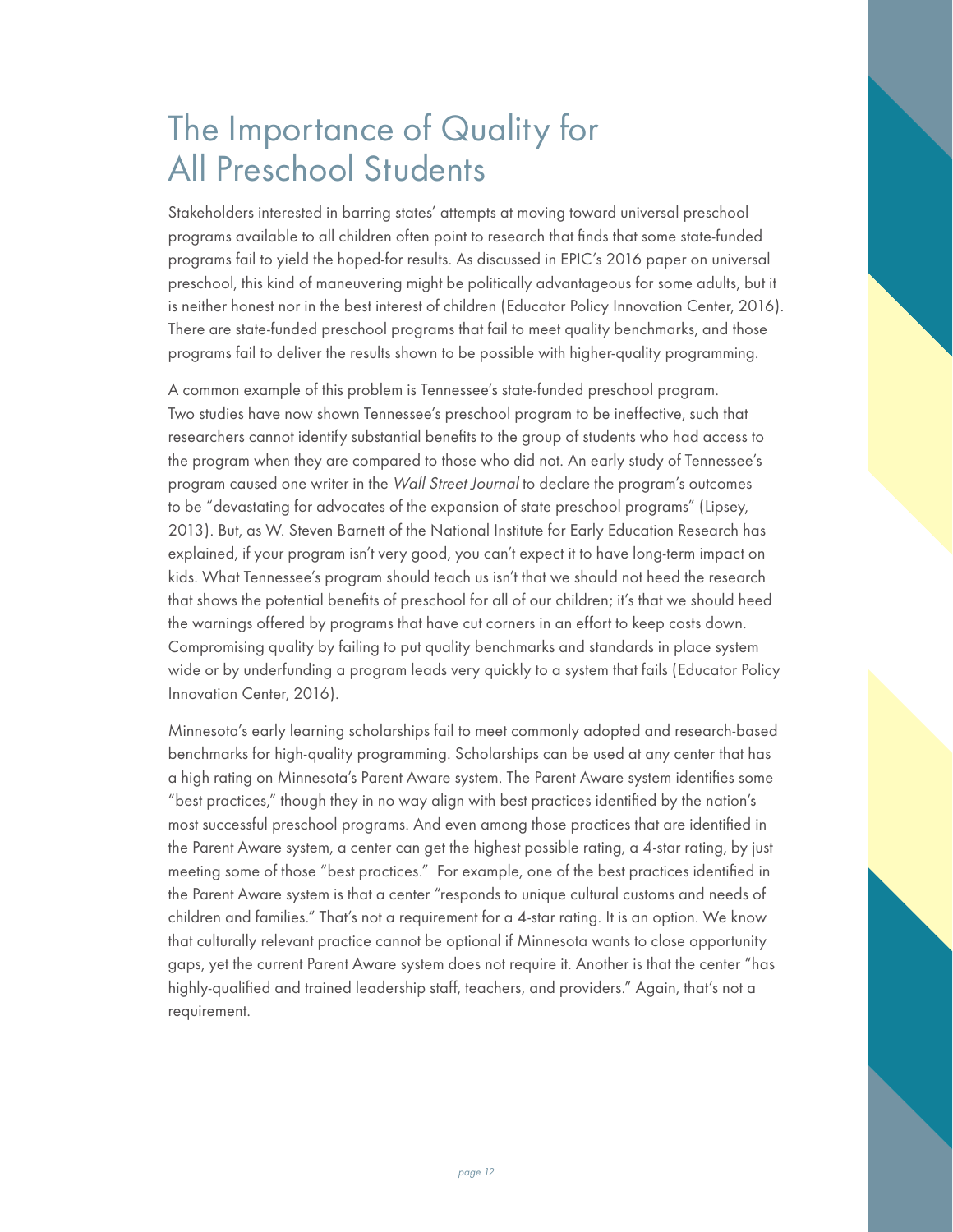**Prekindergarten-12 learners have a right to be taught by a licensed teacher. Minnesota's licensed teachers must undertake cultural competency training or in some other way demonstrate cultural competency development at every level of licensure renewal, without exception.**

Minnesota's young learners have learning needs that are more complex and nuanced than at any other stage of their lives. Prekindergarten-12 learners have a right to be taught by a licensed teacher. Minnesota's licensed teachers must undertake cultural competency training or in some other way demonstrate cultural competency development at every level of licensure renewal, without exception. Minnesota teachers are required by law to participate in teacher development and evaluation programs, they must abide by statewide curricular standards that are regularly re-evaluated, and they must communicate with parents and families about the progress of the students in their classes. These high standards reflect the quality needed to undertake a pre-K program that will yield the return on investment outlined by economists.

Our early learning scholarships are available by application to families that qualify based on income. Ostensibly, this is a way to target the young learners who most need the assistance. However, targeting individual famlies based on income is not a way to reach the learners who most need the help. As Barnett explained,

One fundamental problem with targeting children based on family income is that family income is constantly changing. This requires programs to shoot at a moving target, which they frequently miss. According to the Census Bureau, over a 3-month period more than 40 percent of children are poor for two or more months, but less than 6 percent are poor every month. The federal Head Start program, which provides preschool to children in poverty, offers a clear example. At least 90 percent must be poor at program entry, but when they leave, less than half of the children are poor. The problem with this is not so much that nonpoor children are served, though it does reduce this supposed advantage over preschool for all, but that so few children who fall into poverty are reached by targeted programs. (Barnett W. S., 2015)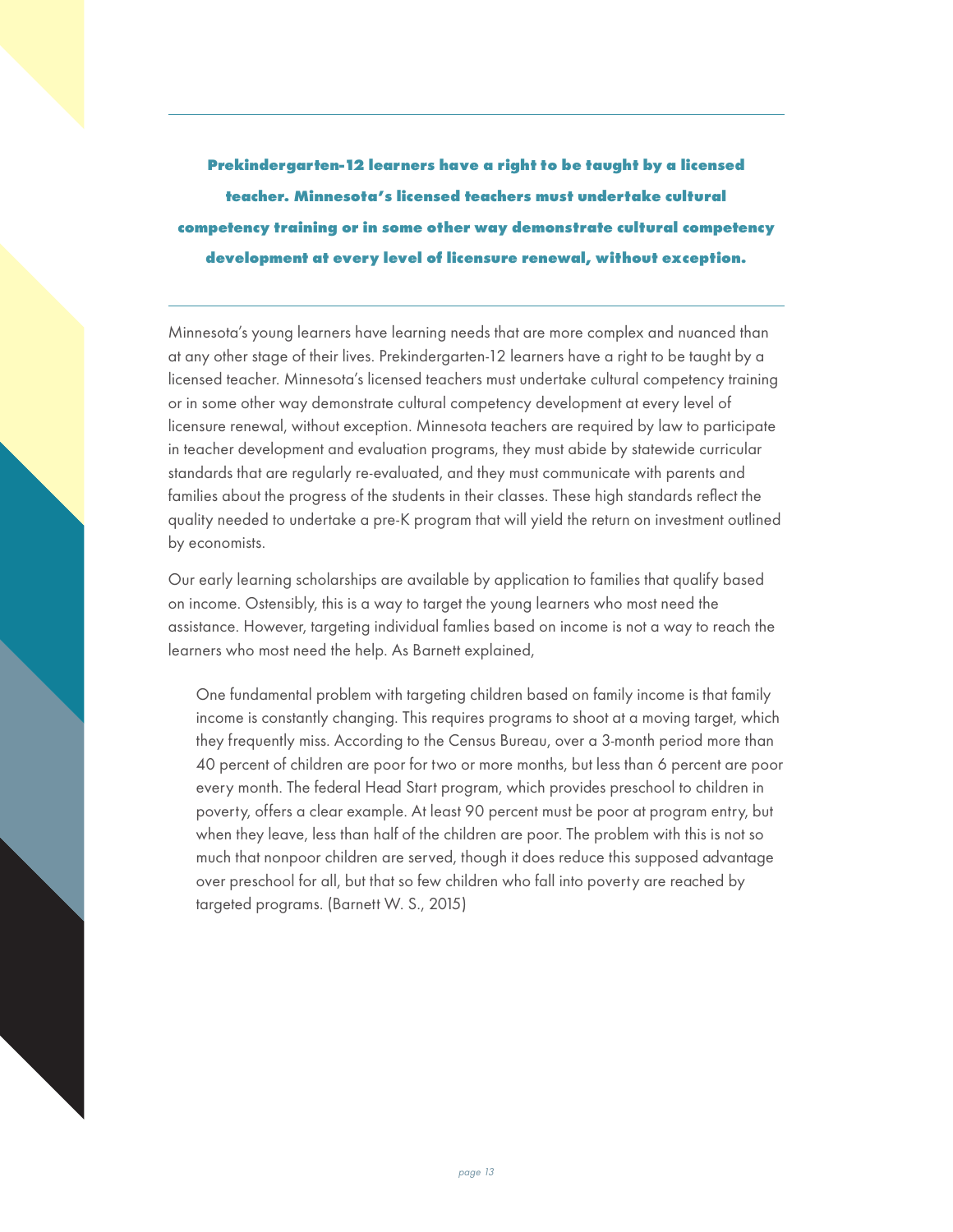Another critical problem with targeted scholarships is that children from middle-income families really do need high-quality preschool in order to thrive. A national study that observed "the quality of teaching in preschool classrooms found that only a quarter of children from middle-income families attended good preschool programs that might be expected to significantly improve their learning" (Barnett W. S., 2015). As Yoshikawa explained, "Folks have had a lot of questions about the value of universal preschool. Both Boston and Tulsa show substantial benefits for kids from middle-class families. Children from low-income backgrounds benefit more…but it's not that poor kids benefit and middle-class students don't" (Shaw, 2014).

### **Pouring money into early learning scholarships instead of investing in a universal preschool program ignores what we know yields the most profound results for children.**

Minnesota's early learning scholarship program has grown from reaching 4,583 4-yearolds in 2015 to reaching 12,101 students in 2017 (Minnesota Department of Education, Early learning, 2018). As the law stands now, Minnesota is set to continue to pour more money into early learning scholarships, while at the same time putting no new money into our voluntary preschool program, which can serve all students in a district in ways that are far better steeped in best practices. According to the House Education Finance Committee's February 2018 forecast, the amount spent on scholarships by the 2020-2021 school year will grow to \$141,418,000. Minnesota is spending money on young learners. We are simply refusing to spend that money on a preschool program that can offer equitable, high-quality education that is both age-appropriate and delivered by teachers who are as qualified to teach as their K-12 counterparts. Pouring money into early learning scholarships instead of investing in a universal preschool program ignores what we know yields the most profound results for children.

Proponents of early learning scholarships often depict these expenditures as a compromise. They think scholarship dollars that target those most in need are a good compromise if the state cannot afford universal preschool. If Minnesota is serious about finding a compromise between investing immediately in high-quality preschool for all 4-year-olds whose families want it and something bigger, then invest in high-quality preschool programs that are open to all 4-year-olds in neighborhoods with the highest concentrations of poverty. This way, we still target the learners who are most in need, we stop pretending we can target the individual families one at a time based on a single shapshot of family income, and we can hold those programs to the same levels of accountability and high standards as our K-12 programs are held to.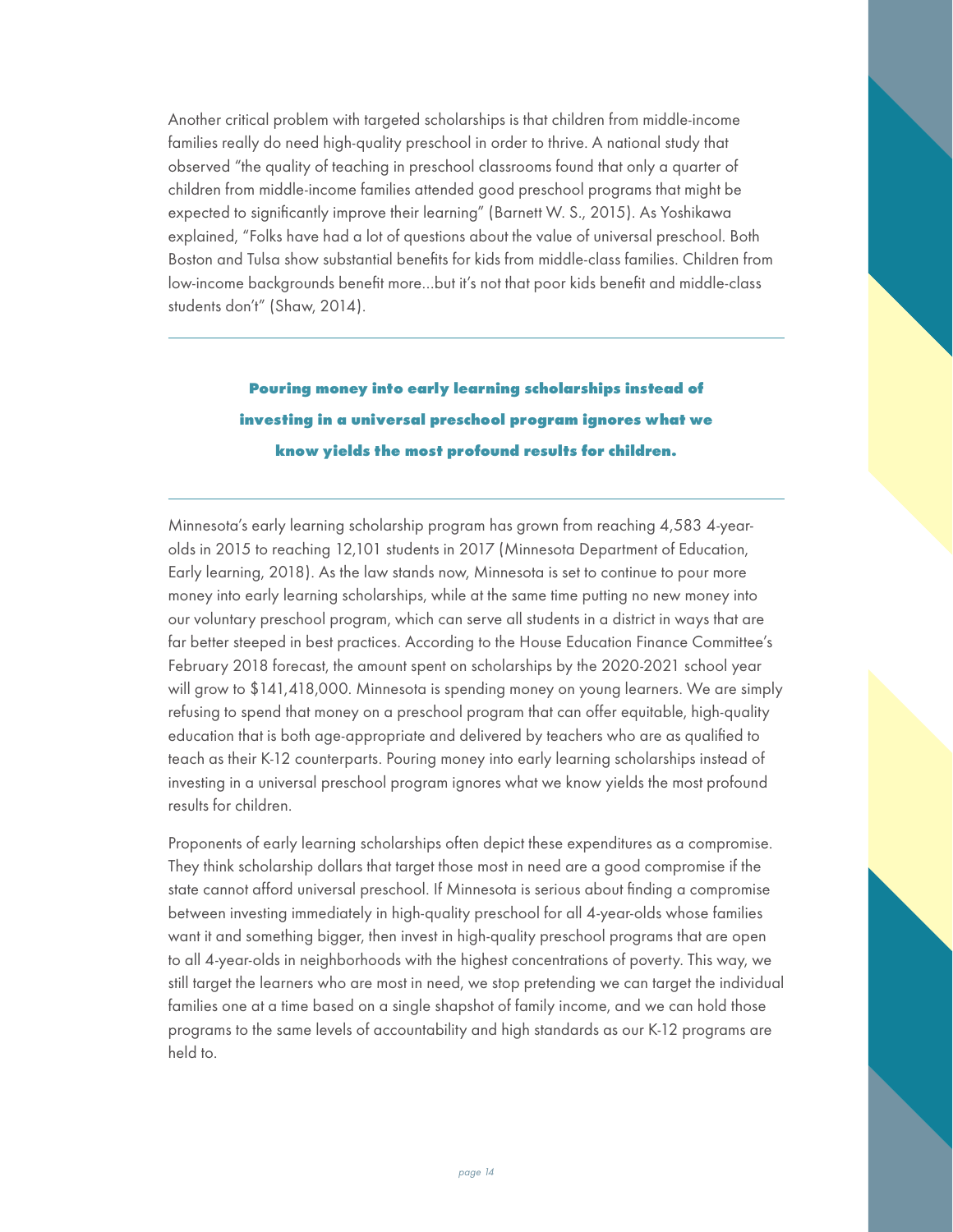### Quality Benchmarks are Important for Preschool Students

Preschool for 4-year-olds offers a solid first step to addressing the achievement and opportunity gaps head-on. Offering programs that meet high standards to all Minnesota 4-year-olds will give children the chance to start their academic careers in safe, engaging learning environments with trained, effective educators to guide their learning, to provide them the chance to experience education in a positive way and to build on that success in kindergarten and beyond. But if Minnesota is not serious about quality, it cannot expect to yield the benefits that have been realized in other places. A quality universal system must include:

- •Licensed early childhood teachers.
- Programs run as public school offerings.
- Curriculum that is age-appropriate and aligned with the Minnesota Early Childhood Indicators of Progress.
- Class size capped at 20 and student/staff ratios capped at 10:1.
- •Vision, hearing, and health screening and referral.
- •Family outreach and wrap-around services.
- Administrators and paraprofessionals trained in age-appropriate, play-based education for early learners.

## The Importance of Licensed Early Childhood Teachers

One of the most critical characteristics of high-quality preschool is a requirement that instruction is undertaken by highly-qualified, licensed, early childhood teachers. Research has pointed to strong teacher qualifications as being one of the defining characteristics of high-quality preschool programming. Oklahoma's preschool program, for example, stands apart from that state's Head Start program in quality and in outcomes due in large part to its insistence on strong teacher qualifications. Given what we now know about how critical these years are in terms of children's brain development, it is nonsensical to assert that we should provide lesser-prepared teachers for them.

Early childhood is a unique period for social, cognitive, and emotional development. Successful educators who have the rigorous academic and clinical background are, therefore, better equipped with necessary tools. They have access to pedagogical resources, they are steeped in the latest research, and they belong to networks that allow them to stay updated as new research evolves.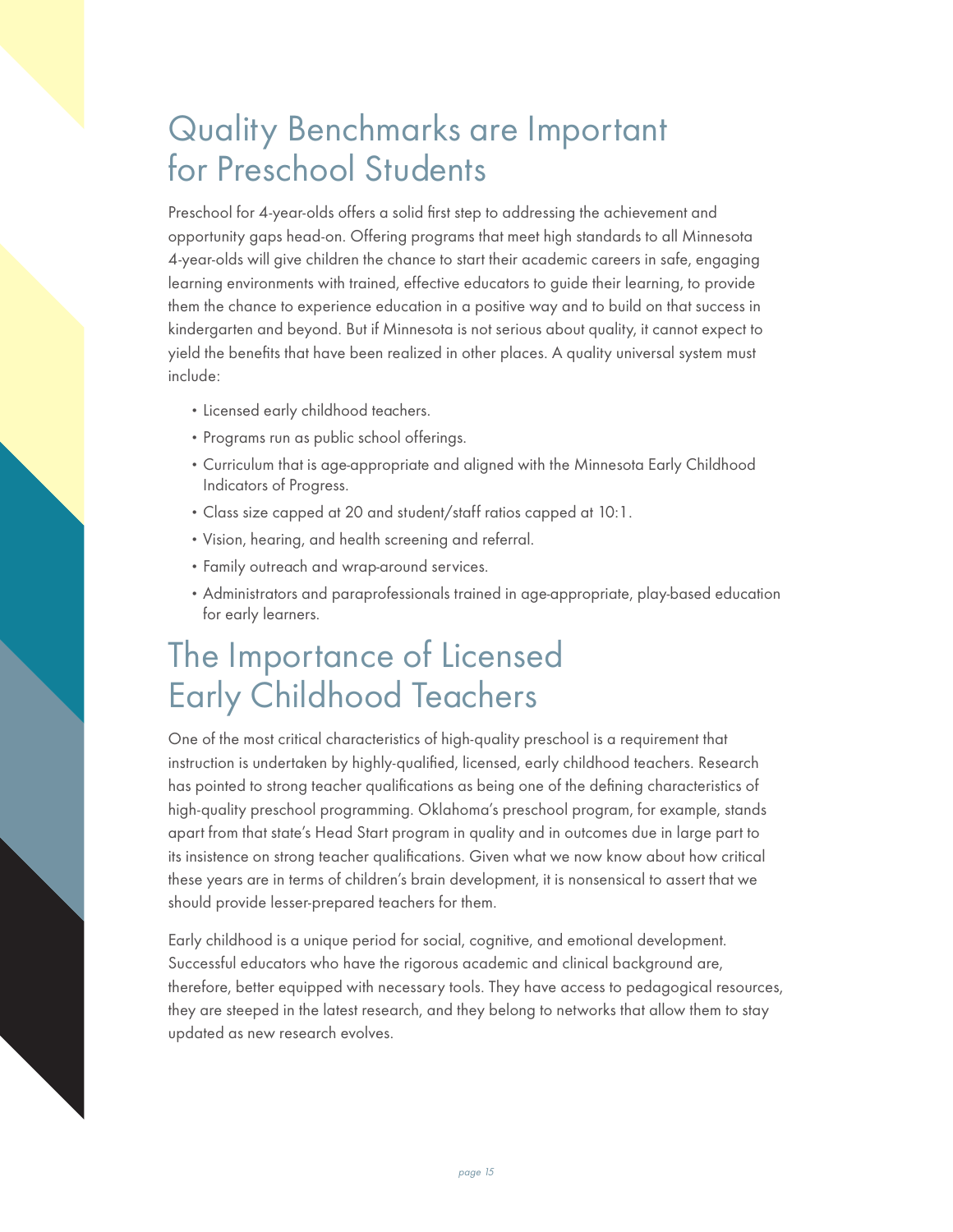**The historical, vastly inequitable treatment of teachers of our youngest learners, many of whom are women of color, must be addressed. Education Minnesota supports a long-term plan to develop an on-ramp program that allows the people already doing some form of preschool education to attain full licensure while continuing to earn a living.**

The issue of full teacher licensure for preschool teaching is complex. Right now, there are thousands of people in Minnesota teaching preschool learners, and they do so on razor-thin margins, earning about half of the salary, on average, of local K-12 teachers. The historical, vastly inequitable treatment of teachers of our youngest learners, many of whom are women of color, must be addressed. Education Minnesota supports a long-term plan to develop an on-ramp program that allows the people already doing some form of preschool education to attain full licensure while continuing to earn a living. The development of that on-ramping program must include representatives from the workforce already working with our 3-yearolds and 4-year-olds, appropriate teacher preparation providers, and other stakeholders.

### A Universal Prekindergarten Program Must be Run as a Public School Offering

One element that can ensure quality, and that can provide a mechanism for accountability related to that goal, is centralized oversight. In some states, as well as among the programs on which Minnesota's early learning scholarships are used, preschool programs are run through a variety of entities. This arrangement almost guarantees that standards throughout the state will vary wildly. A program that has statewide coordinated governance and a centralized system is the most logical way to set and maintain high standards (Best & Cohen, 2013). Public schools are already set up to offer ongoing professional development so that teachers can stay informed and up to date on best practices in this complex and everevolving field.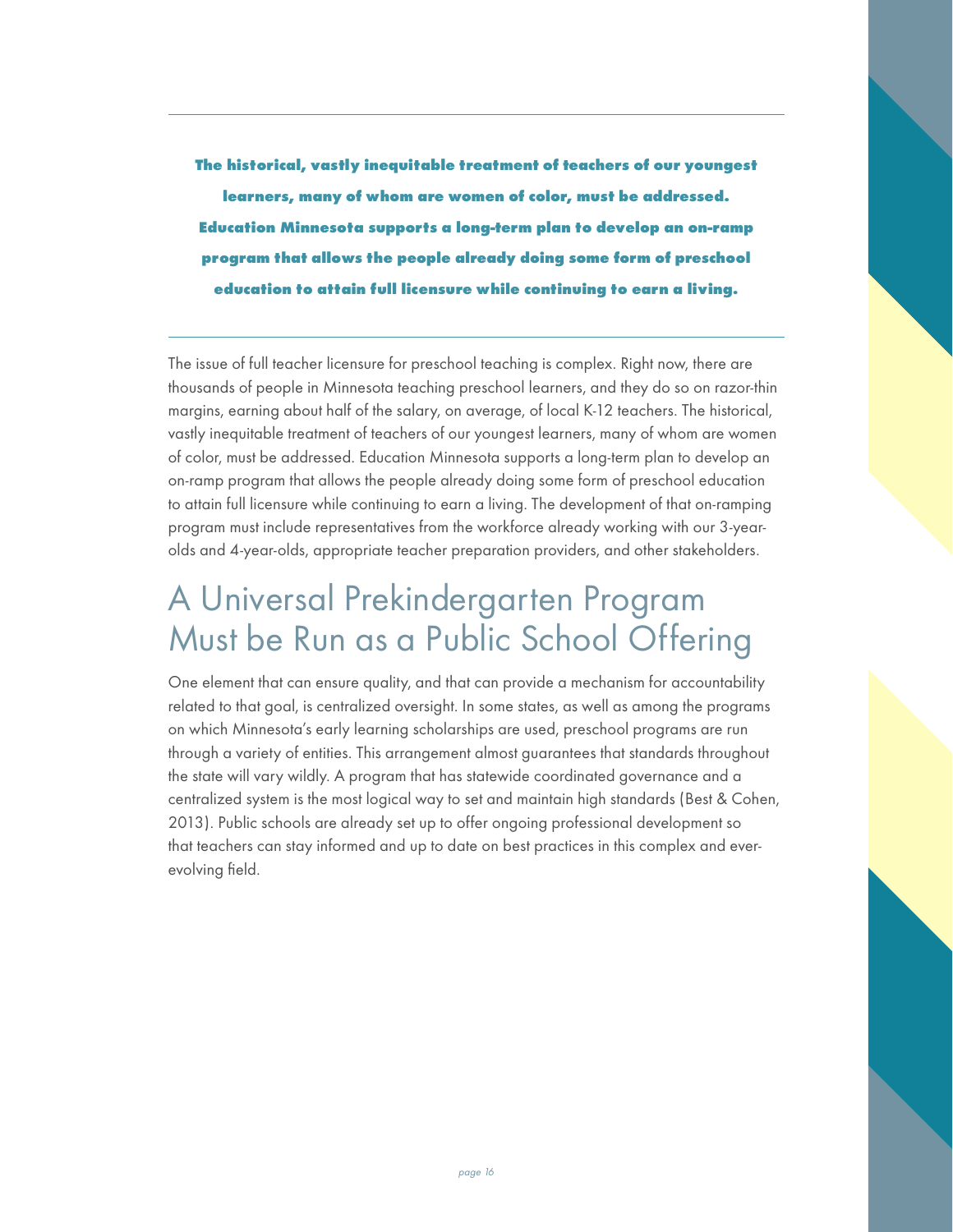# All Educators Must Use Curriculum That is Age-Appropriate and Aligned with the Minnesota Early Childhood Indicators of Progress

A unique pedagogy is required for effective early childhood education. Minnesota has adopted and implemented Early Childhood Indicators of Progress, standards that align with those of the K-12 system, and these should be the cornerstone of the state's preschool system. Program design should be based on the fundamental understanding that play is essential for children's health and well-being, and that a great deal of learning happens in purposefully directed play. Minnesota's standards are based on widely-accepted developmental expectations for children of approximately 4 years of age and receive high rankings nationally.

### **We know that high-quality preschool programs depend in large part on the high qualifications of the professionals who teach in them.**

Lacey Smith teaches kindergarten in Grand Marais, Minnesota. She described how young learners' play is structured around academic standards: "The standard might be to memorize coins. And a room might have a little farm stand play area, and the kids go around and put a pear, or maybe some grapes into their baskets, and they go to the cash register that has coins, and they count their coins. It's an authentic reason to use the money; they are identifying money; they are counting it. It is play, but it is specifically structured play that targets their academic or social and emotional growth based on what we know is happening for them developmentally" (Smith, L., Personal Communication, October 15, 2015). We know that high-quality preschool programs depend in large part on the high qualifications of the professionals who teach in them.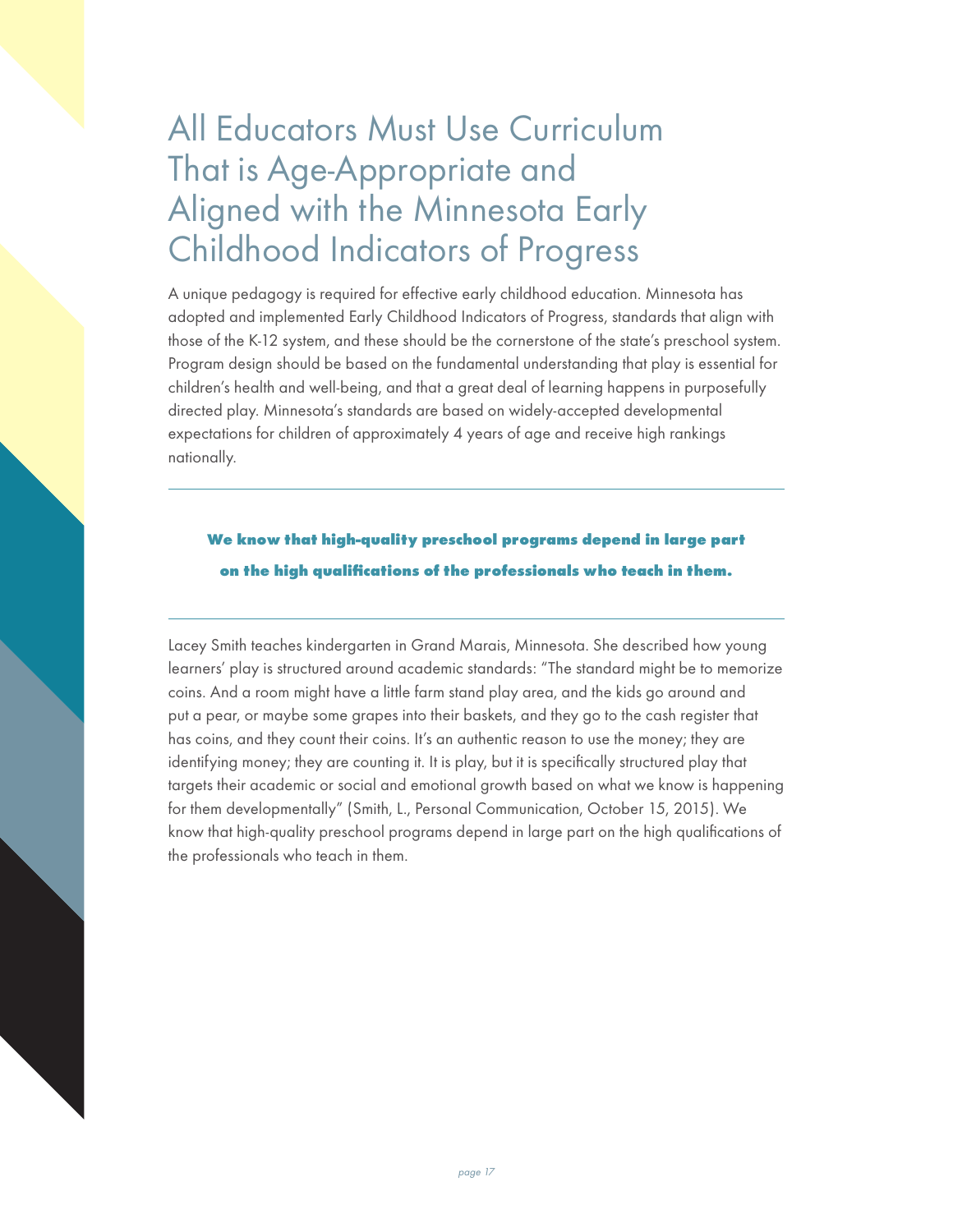# Prekindergarten Class Sizes Must be Capped at 20 with Student-to-Staff Ratios Capped at 10:1

Class sizes and student/teacher ratios must fall within recommended guidelines. National standards set a class size limit of 20 students, and a student-to-staff ratio of 10:1 (Barnett & Carolan, 2013). In its national quality standards checklist, NIEER also requires a maximum class size of 20 or fewer and student-to-staff ratios of 10:1 or better (National Institute for Early Education Research, 2018).

# Quality, Universal Prekindergarten Must Include Family Outreach Services and Vision, Hearing, and Health Screening and Referral

One of the many reasons kindergarten teachers lament the lack of high-quality preschool is that student needs are not identified until they are already far behind their peers. Having family outreach services that include vision, hearing, and health screenings, as well as the opportunity to identify special education needs earlier, will allow districts to build better relationships with families and to identify barriers to learning earlier, making it far more likely that the children can show up for kindergarten ready to learn.

Quality, Universal Prekindergarten Must Include Administrators and Education Support Professionals Trained in Age-Appropriate, Play-Based Education for Early Learners

Both administrators and paraprofessionals working with preschool programs need to have the skills and understanding to effectively support early childhood education. The most effective preschool programs also provide classroom observation linked to coaching and professional development for teachers (Barnett & Carolan, 2013; Best & Cohen, 2013). We recommend that a requirement for all administrators at the point of licensure renewal is training on age-appropriate, play-based education for early learners.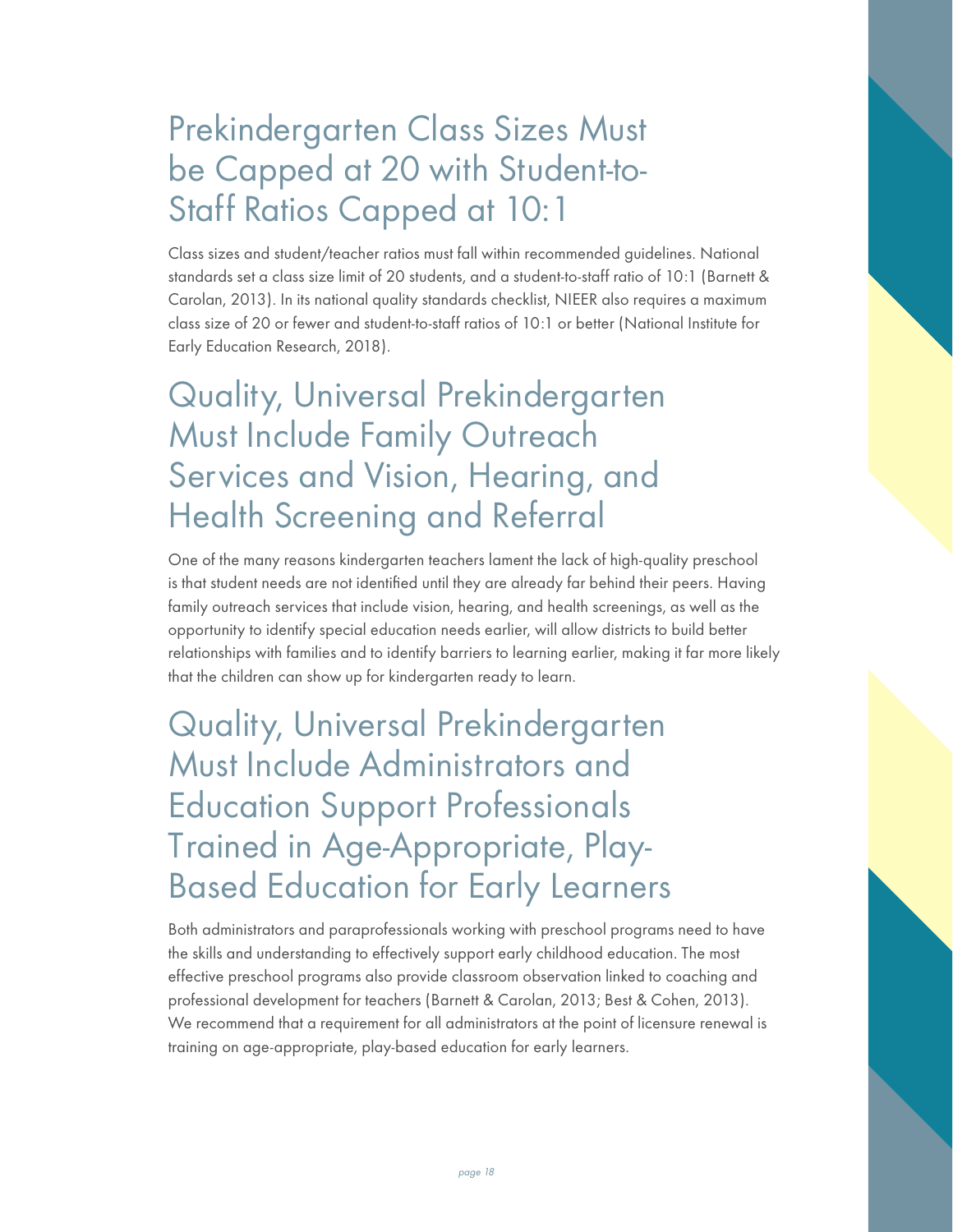# Conclusion

We recognize that developing a preschool system that serves all of our young learners according to research-based best practices will take time, money, and a collaborative commitment from stakeholders. A real investment of \$500-600 million would allow for Minnesota to offer voluntary half-day pre-K to every Minnesota child. Robust conversation and problem solving is needed to address the issues raised here and others, including transportation concerns, district, and private center collaboration, appropriate professional development, the amount of time young learners are in preschool, and the appropriate infrastructure needed for high-quality preschool. Let us stop ignoring the problem and stop giving heed to those whose primary interest is private profit. Let us instead take what we know about the vast inequities that hold too many of our students back and commit ourselves to developing a system that can allow all of our young learners to thrive.

### References

Barnett, W. & Masse, L.N. (2007). Comparative benefit-cost analysis of the Abecedarian program and its policy implications. Economics of Education Review, 113-125.

Barnett, W. S. (2013). Trends in state funded preschool programs: Survey findings from 2001-2002 to 2001-2012. New Brunswick, NJ: Center on Enhancing Early Learning Outcomes.

Barnett, W. S. (2015, April 7). Universal preschool is best, but, in the meantime, a compromise. St. Paul Pioneer Press.

Bartik, T. J. (2014). From preschool to prosperity: The economic payoff to early childhood education. Kalamazoo: Upjohn Insitite for Employment Research.

Best, J. & Cohen, C. (2013). Early care and education: Policy considerations for ensuring high-quality pre-k programs. Retrieved from McRel. https://files.eric.ed.gov/fulltext/ ED544246.pdf

Camilli, G. V. (2010). Meta-analysis of the effects of early education interventions on congnitive and social development. Teachers College Record, 579-620.

Educator Policy Innovation Center. (2016). The best start for students: Why Minnesota needs universal pre-kindergarten.

Frede, E. & Barnett, W. (2011). Why pre-k is critical to closign the achievement gap. Principal, 90(5), 8-11.

Heckman, J. J. (2006). Skill formation and the economics of investing in disadvantaged children. Science, 1900-1902.

Heckman, J. J. (2007). The productivity argument for investing in young children. Review of Agricultural Economics, 446-493.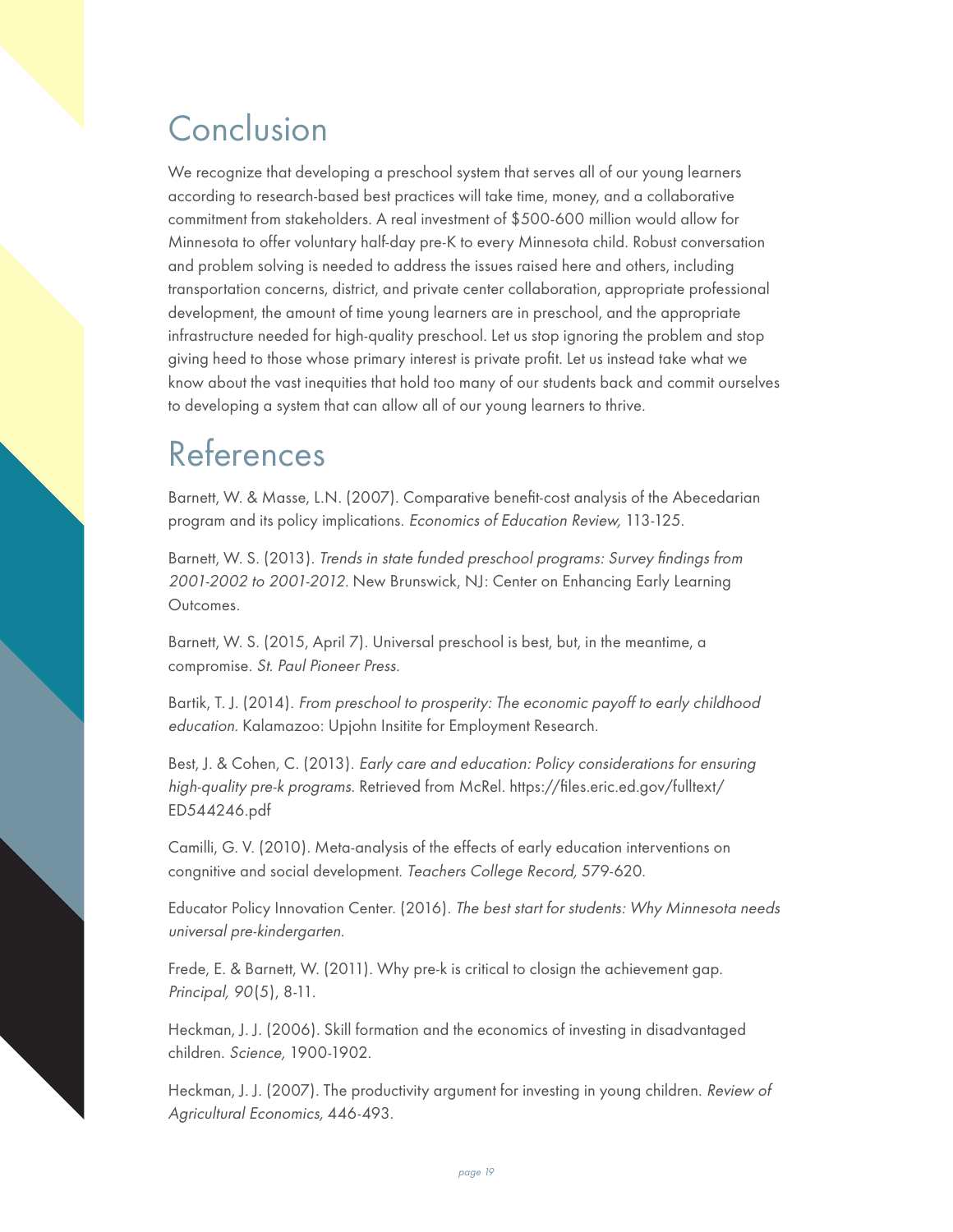Heckman, J. J. (2011). The economics of inequality: The value of early childhood education. American Educator, 31-35.

Lipsey, M. H. (2013). Evaluation of the Tennessee voluntary prekindergarten program: End of pre-k results from the randomized control design. Nashville: Peabody Research Institute.

Minnesota Department of Education. (2018, December 18). Early learning scholarships. Roseville, Minnesota.

Minnesota Department of Education. (2018, December 18). Voluntary pre-kindergarten. Roseville, Minnesota.

National Center for Children in Poverty. (2018, December 18). Minnesota demographics of poor children. New York, New York.

National Institute for Early Education Research. (2018). The state of preschool 2017. New Brunswick, NJ: Rutgers Graduate School of Education.

Shaw, L. (2014, January 30). How Boston's preschools went from mediocre to outstanding. Seattle Times.

Yoshikawa, H. W.-G. (2013). Investing in our future: the evidence base on preschool. Washington, D.C.: Society for Research in Child Development.